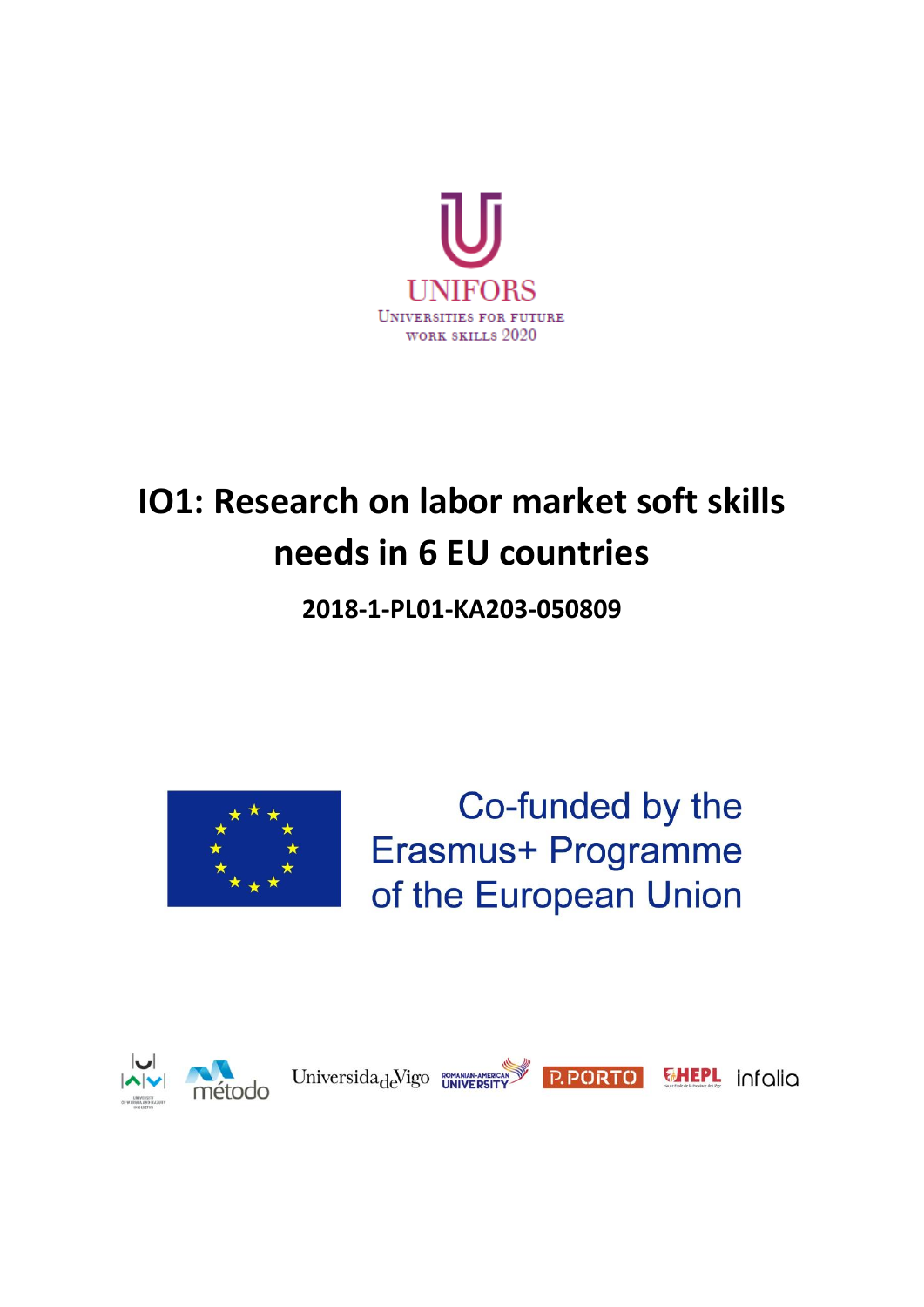



## Project title: UNIFORS 2020

Grant Agreement number: 2018-1-PL01-KA203-050809

Publisher: Método Estudios Consultores SLU.

Editing: The partnership of the ERASMUS+ UNIFORS 2020 project:

- UNIWERSYTET WARMINSKO MAZURSKI W OLSZTYNIE
- UNIVERSIDAD DE VIGO
- UNIVERSITATEA ROMANO AMERICANA ASOCIATIE
- INSTITUTO POLITECNICO DO PORTO
- **INFALIA PRIVATE COMPANY**
- + Haute école de la province de Liège

#### © Photographs: copyright by their respective authors and UNIFORS 2020 project partners.

Copyright: The Partnership of the ERASMUS+ UNIFORS 2020 project.

This project has been funded with support from the European Commission.

" The European Commission support for the production of this publication does not constitute an endorsement of the contents which reflects the views only of the authors, and the Commission cannot be held responsible for any use which may be made of the information contained therein. "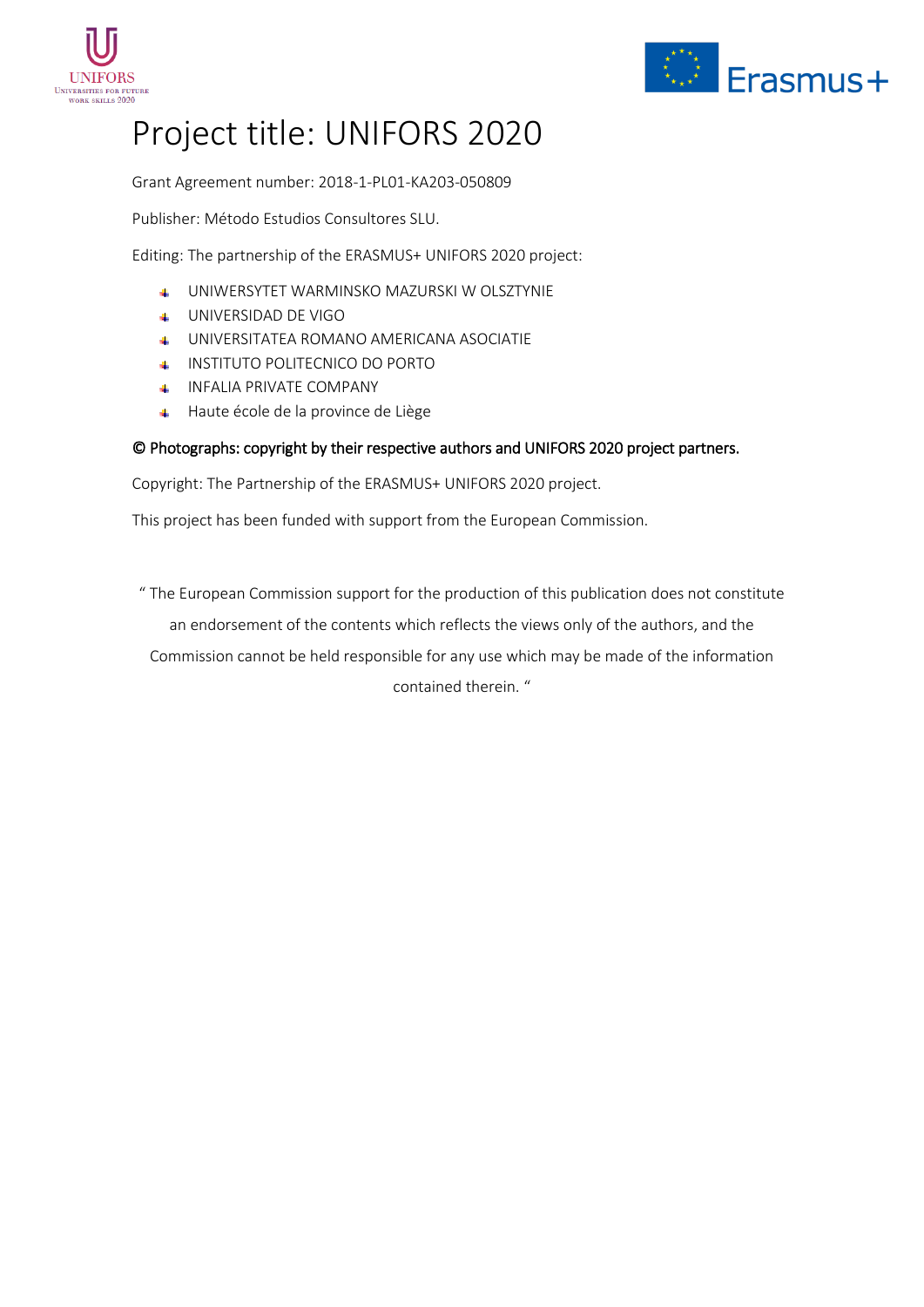



## <span id="page-2-0"></span>**INDEX**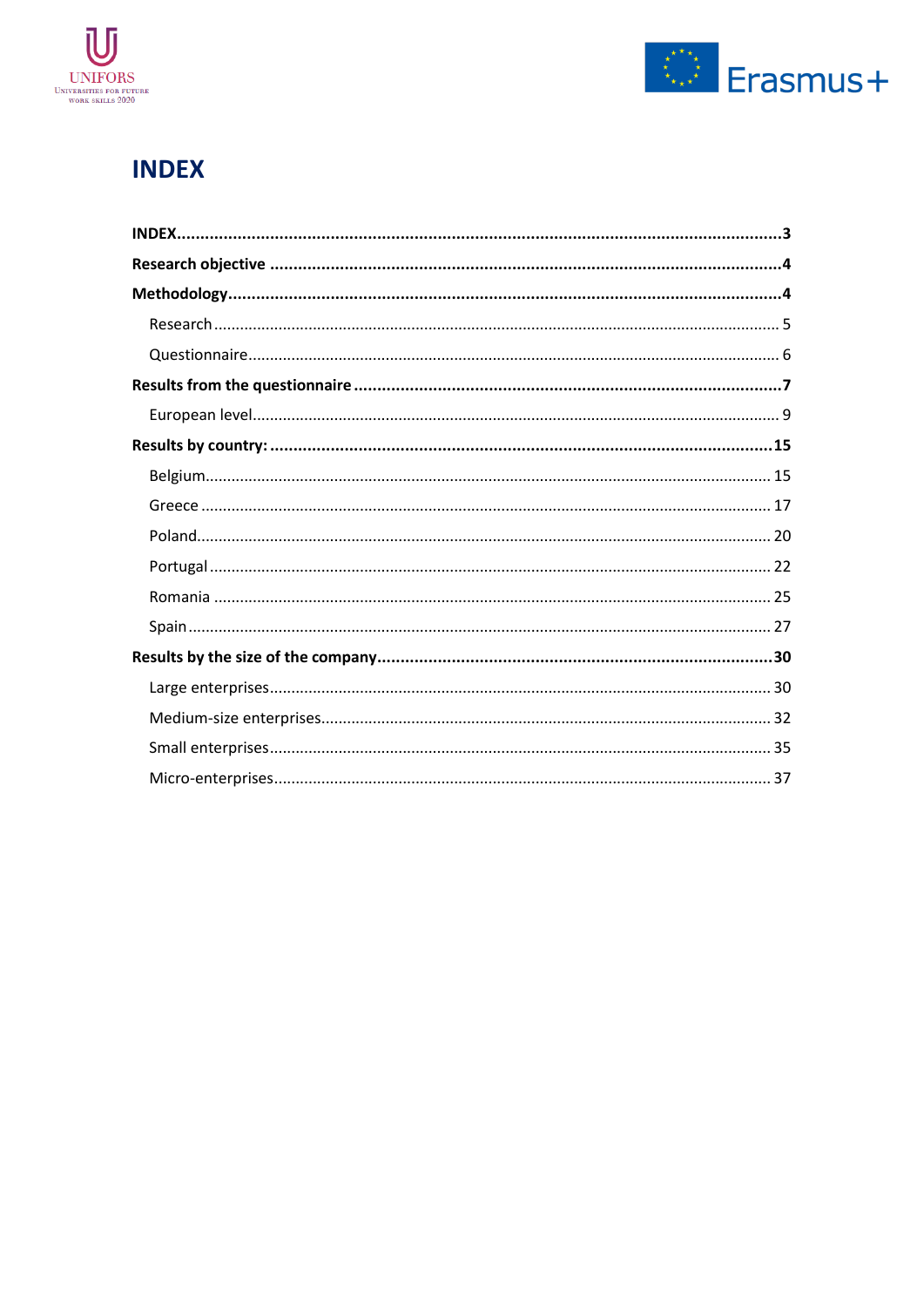



## <span id="page-3-0"></span>**Research objective**

The main objective of the research phase is to identify the softs skills more demanded by the labor market in 6 European countries: Belgium, Poland, Greece, Portugal, Romania and Spain.

Representatives of potential university graduates employers like private companies, social business, NGOS or public administration will be invited to express their views on which are the soft skills most in demand to successfully access the labor market.

In order to do so, the research phase will try to identify the following issues:

- **1. Prioritize the most needed skills and existing gaps.**
- **2. Possible solutions or best practices in the provision of soft skills in university.**

The results of this research will be collected and shared in the second transnational meeting in Bucharest (TM2) where the different results obtained will be analyzed and discussed among project partners, resulting in a module plan and learning outcomes for each specific module that will make up the online course on soft skills.

With this, we seek a coherence among the different modules that will make up the online course, at the same time that we will collect a wide variety of input from different perspectives and countries, ensuring that the posterior contents embrace a comprehensive and a real European approach.

## <span id="page-3-1"></span>**Methodology**

In order to attain the proposed research objective the project will use a "fieldwork" methodology.

The results of this research will be collected and shared in the second Transnational Meeting (TM2) in Bucharest- Romania, where the different results obtained will be analyzed and discussed among project partners, resulting in a module plan and learning outcomes for each specific module that will make up the online course on soft skills.

In this research phase, **all partners** will address **all the topics / modules** that will make up the course on soft skills.

The Research will be conducted by using online questionnaires and data analysis.

• Each partner will be responsible of collecting the data for its country. As there are two Spanish partners, they will cooperate to create the questionnaire and analyze the data collected.

Thus, the **Research** will identify what are the soft skills that an employee needs to face successfully the challenges of the labor market and its quick changes.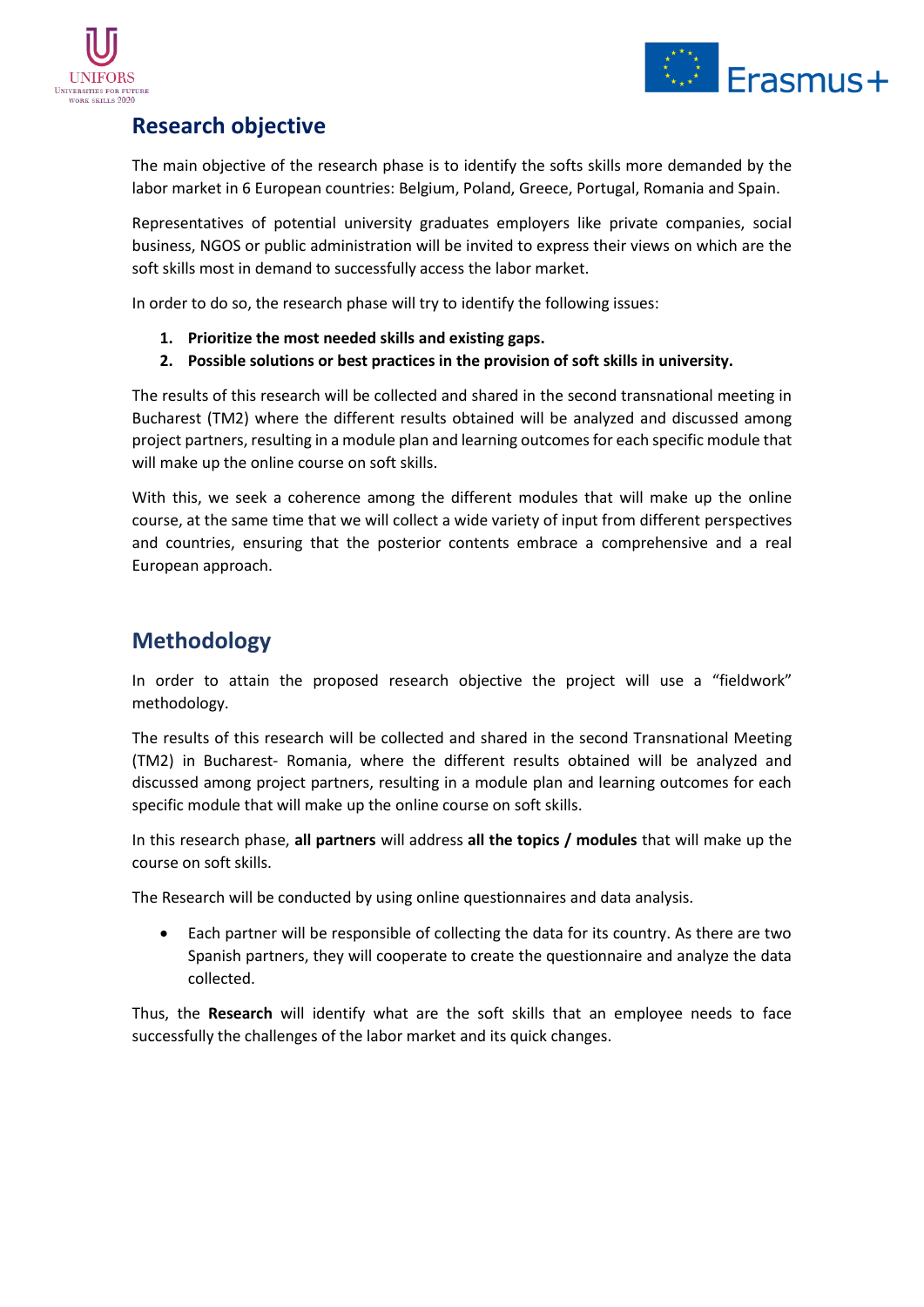



#### <span id="page-4-0"></span>**Rationale**

On a general level, we need to describe the current needs on the labor market and the gap between the soft skills students already have when they finish their degrees and the soft skills demanded by the labor market. CEDEFOP and OECD reports suggest that soft skills discrepancies (typology and quality) are causes of unsatisfying employment rates of recent graduates.

Therefore, we have to research to know what are the soft skills most demanded in Europe, find the similarities on the 6 countries analyzed and create a transnational course.

#### **Approach**

With "Research" we mean a questionnaire that is going to be send to relevant stakeholders. For creating the questionnaire, partners have review the ET2020 PLA Report "Developing future skills in higher education" made by the EC in 2016**.** 

The European Key Competence Framework and the European Qualifications Framework distinguish between knowledge, skills and competence:

- Knowledge: means the outcome of the assimilation of information through learning.
- **Skills:** means the ability to plan apply knowledge and use know-how to complete tasks and solve problems. (Skills can be cognitive and practical).
- **Competence:** means the proven ability to use knowledge, skills and personal, social and/or methodological abilities, in work or study situations and in professional and personal development.

This report also groups the main skills important for higher education students:

- **Cognitive skills:** analytical, critical, reflective, creative thinking.
- **Methodological skills:** time management, problem-solving, decision making, learning strategies, planning, digital skills.
- Social skills: interpersonal communication, teamwork, conflict management and negotiation, inter-cultural understanding.

The definition of each skill will be offered and the participants in the questionnaire will rate from 0 to 5 the importance of that skill in their sector, being 0 I don't have an opinion to 5 It is very important; and from 0 to 5 the difficulty of finding new graduates who have that skill, being 0 I don't have an opinion to 5 there are very difficult to find.

For the definition of each skill we have used the definitions given by the EU Skills Panorama and The Occupational Information Network (O\*NET), developed under the sponsorship of the U.S. Department of Labor/Employment and Training Administration (USDOL/ETA).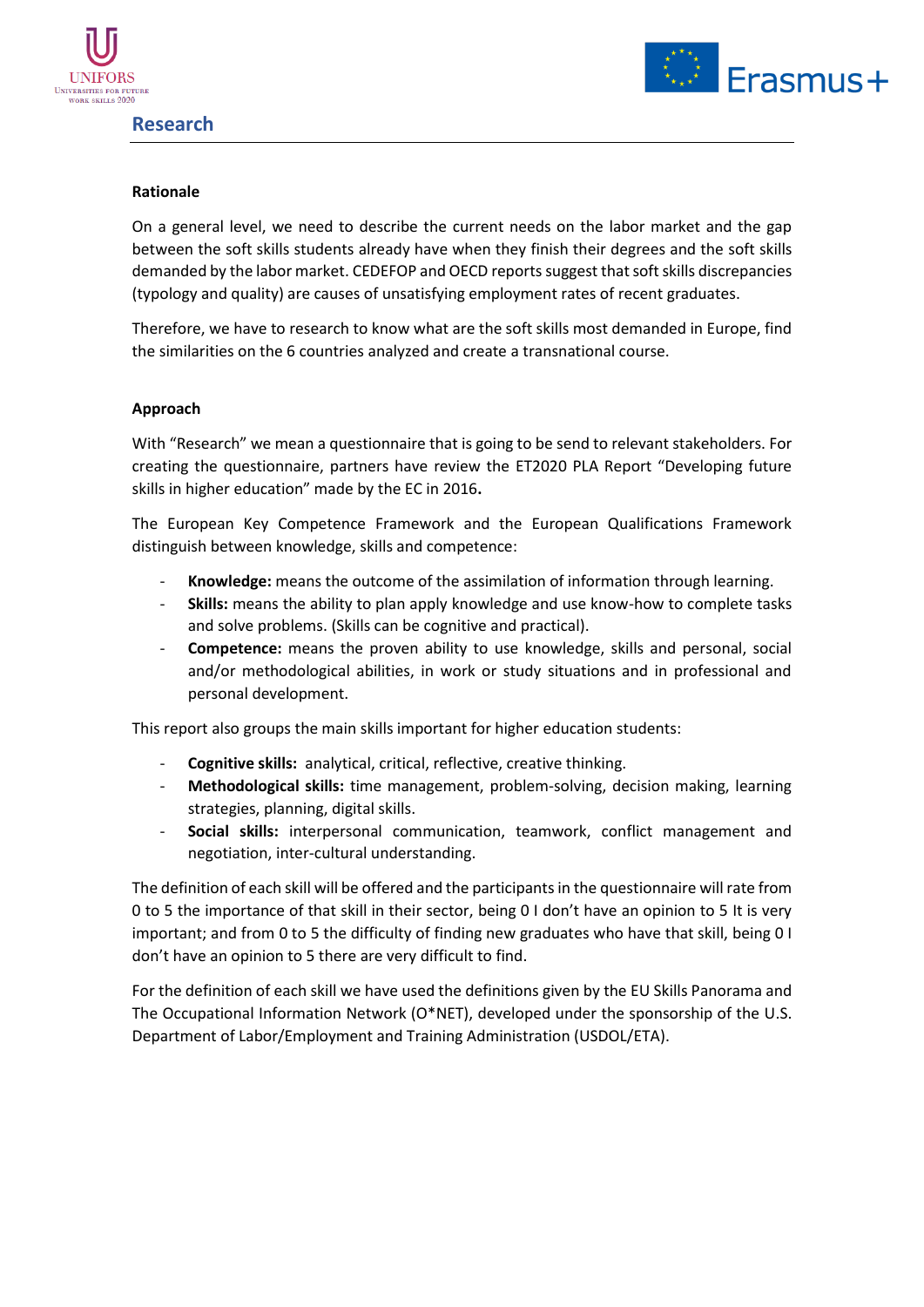



#### <span id="page-5-0"></span>**Questionnaire**

**1. Cognitive skills: skills used in the process of obtaining and understanding new knowledge through thought, reflection, experience, and the senses.** 

- 1.1. Analytical thinking: analyzing information and using logic to address work-related issues and problems.
- 1.2. Critical thinking: Using logic and reasoning to identify the strengths and weaknesses of alternative solutions, conclusions or approaches to problems.
- 1.3. Reflective thinking: processes of analyzing and making judgments about what has happened.
- 1.4. Creative thinking: Developing, designing, or creating new applications, ideas, relationships, systems, or products, including artistic contributions.

#### **2. Methodological skills: developed capacities used to allocate resources efficiently.**

- 2.1. Time management: Managing one's own time and the time of others.
- 2.2. Problem Solving: identifying complex problems and reviewing related information to develop and evaluate options and implement solutions.
- 2.3. Decision-making: Considering the relative costs and benefits of potential actions to choose the most appropriate one.
- 2.4. Learning strategies: Selecting and using training/instructional methods and procedures appropriate for the situation when learning or teaching new things.
- 2.5. Planning: Developing specific goals and plans to prioritize, organize, and accomplish the work.
- 2.6. Digital skills: involve confident and critical use of information society technology (ICT) in for working and learning in the knowledge society.

#### **3. Social skills: developed capacities used to work with people to achieve goals.**

- 3.1. Interpersonal communication: Skills to express ideas and views clearly, confidently and concisely in speech, writing and body language.
- 3.2. Team-work: Skills required to work well as part of the team.
- 3.3. Conflict management and negotiation: Handling complaints, settling disputes, and resolving grievances and conflicts, or otherwise negotiating with others.
- 3.4. Inter-cultural understanding: value and engaging with diverse cultures in ways that recognize commonalities and differences, create connections with others and cultivate mutual respect.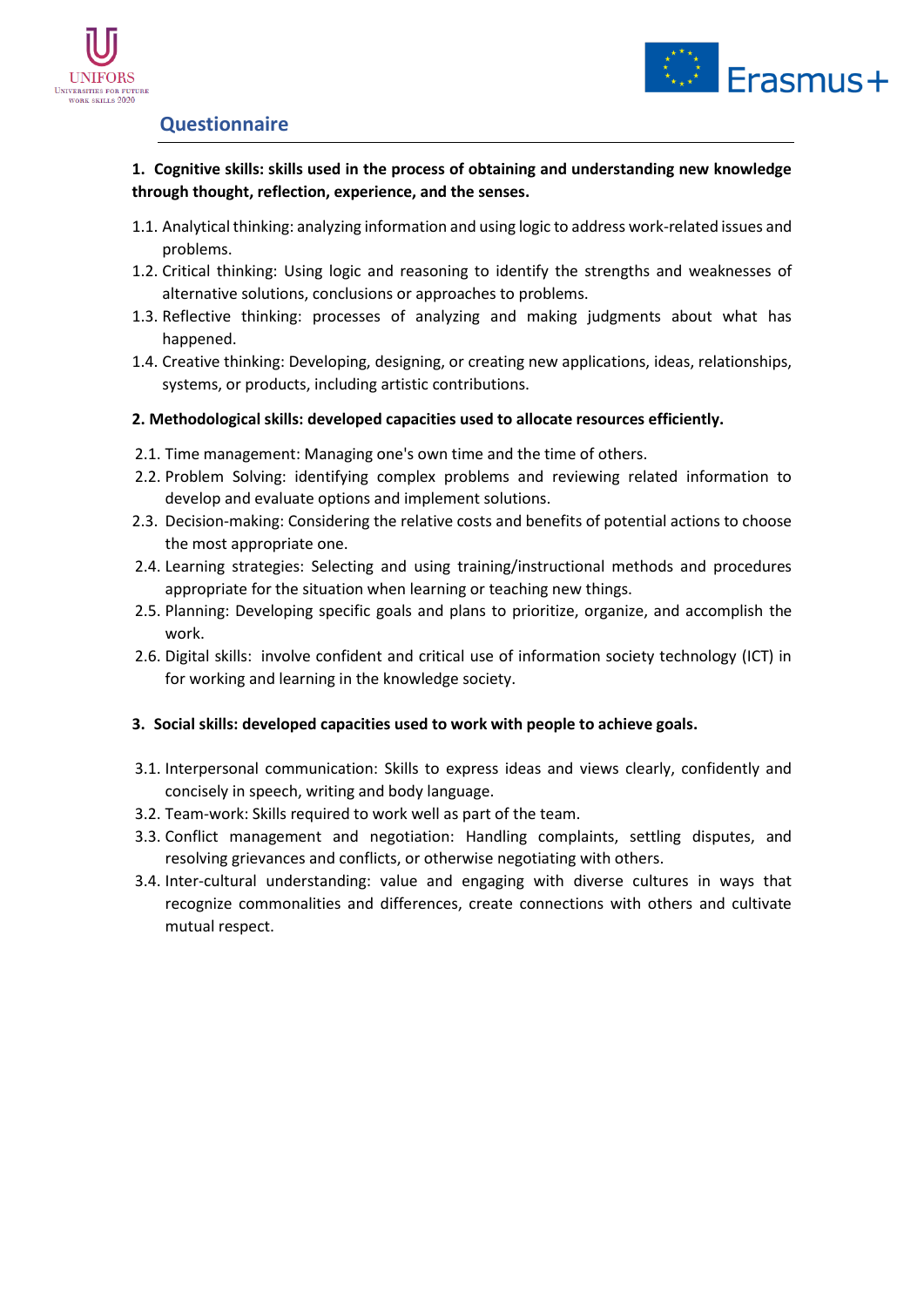



## <span id="page-6-0"></span>**Results from the questionnaire**

179 companies from 6 European countries have participated in this survey. The participating companies are categorized as follows:

#### **By country:**

| Country        |     |
|----------------|-----|
| <b>Belgium</b> | 36  |
| Greece         | 27  |
| Poland         | 32  |
| Portugal       | 17  |
| Romania        | 32  |
| Spain          | 35  |
| Total          | 179 |

#### **By type of company:**

| Type of company              |     |
|------------------------------|-----|
| <b>NGO</b>                   |     |
| Other                        | 17  |
| Private company              | 127 |
| <b>Public administration</b> | 18  |
| Public company               | 4   |
| Social business              | 6   |
| <b>Total</b>                 | 179 |

#### **By size of the company:**

| Size of the company                                   |      |
|-------------------------------------------------------|------|
| Large enterprises (250 or more persons employed)      | 56 l |
| Medium-sized enterprises (50 to 249 persons employed) | 27 I |
| Micro-enterprise (Fewer than 10 persons employed)     | 56   |
| Small enterprises (10 to 49 persons employed)         | 40   |
| <b>Total</b>                                          | 179  |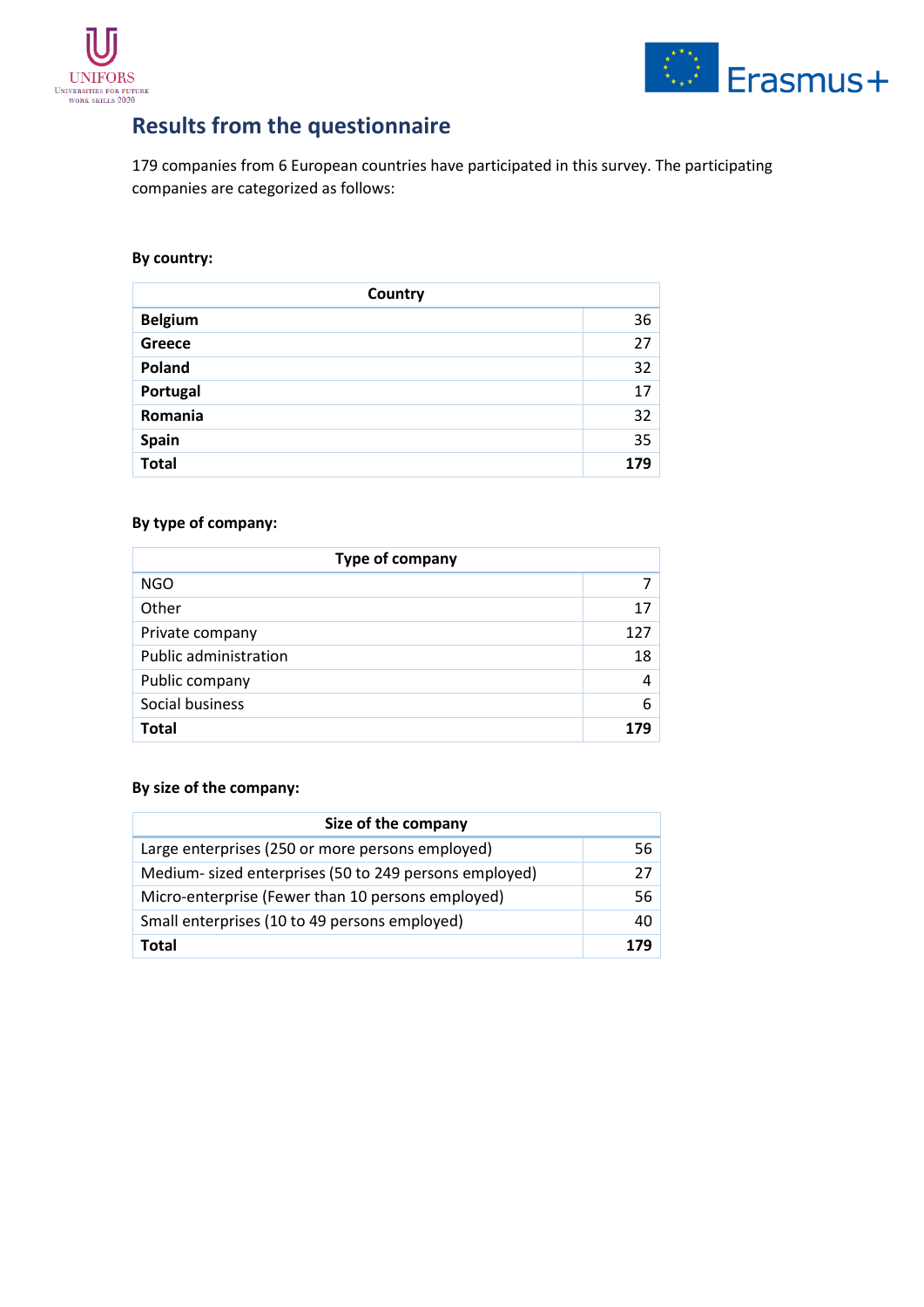

#### **By sector of activity:**

| <b>Sector of activity</b>                         |                         |
|---------------------------------------------------|-------------------------|
| Accommodation and food service                    | 5                       |
| Administrative and support services               | 4                       |
| Agriculture, forestry and fishing                 | 1                       |
| Construction                                      | $\mathbf{1}$            |
| Construction                                      | $\overline{2}$          |
| Education                                         | 15                      |
| <b>Energy supplier</b>                            | $\mathbf{1}$            |
| <b>Financial and insurances</b>                   | 4                       |
| Human health and social work activities           | 13                      |
| Information and communication                     | 15                      |
| Manufacturing / Industry                          | 26                      |
| Mining                                            | $\mathbf{1}$            |
| Other services                                    | 40                      |
| Professional, scientific and technical activities | 24                      |
| Public administration and defence                 | 8                       |
| Public administration                             | $\mathbf{1}$            |
| Real estate activities                            | $\overline{2}$          |
| Transportation and storage                        | 3                       |
| Water supplier                                    | $\overline{\mathbf{c}}$ |
| Wholesale and retail trade                        | 11                      |
| <b>Total</b>                                      | 179                     |

#### **By the person who answered the survey:**

| <b>Respondents</b>                     |    |
|----------------------------------------|----|
| Head of department                     | 27 |
| Human resources manager                | 26 |
| Owner                                  | 62 |
| Staff recruiter                        | 15 |
| Supervisor                             | 15 |
| Technical staff / Administrative staff | 34 |
| Total                                  |    |

#### **Companies that have been in touch with students and newly graduates:**

| Has your company hired or granted a university student last year |     |
|------------------------------------------------------------------|-----|
| No                                                               |     |
| Yes                                                              | 130 |
| <b>Total</b>                                                     | 179 |

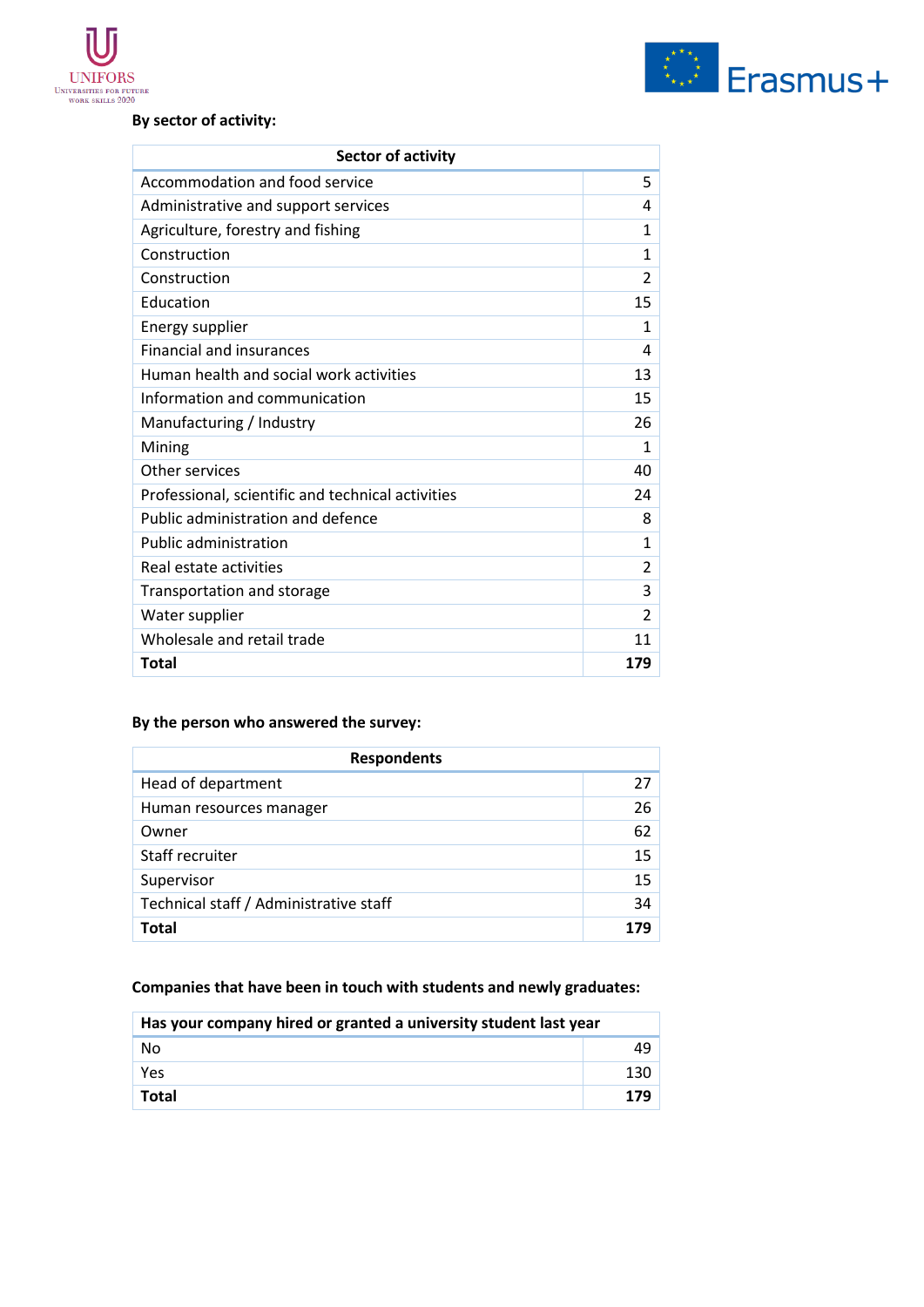



| Has your company hired or granted a newly graduate last year |     |
|--------------------------------------------------------------|-----|
| No                                                           | 50  |
| Yes                                                          | 129 |
| <b>Total</b>                                                 | 179 |

## <span id="page-8-0"></span>**European level**

| <b>Skill</b>                                                                                                                                                          | Average |
|-----------------------------------------------------------------------------------------------------------------------------------------------------------------------|---------|
| 1. Cognitive skills: Skills used in the process of obtaining and understanding<br>new knowledge through thought, reflection, experience, and the senses.              | 3,83    |
| 1.1. Analytical thinking: analyzing information and using logic to address<br>work-related issues and problems.                                                       | 3,95    |
| 1.2. Critical thinking: Using logic and reasoning to identify the strengths<br>and weaknesses of alternative solutions, conclusions or approaches to<br>problems.     | 3,97    |
| 1.3. Reflective thinking: processes of analyzing and making judgments<br>about what has happened.                                                                     | 3,74    |
| 1.4. Creative thinking: Developing, designing, or creating new applications,<br>ideas, relationships, systems, or products, including artistic contributions.         | 3,66    |
| 2. Methodological skills: Developed capacities used to allocate resources<br>efficiently.                                                                             | 3,73    |
| 2.1. Time management: Managing one's own time and the time of others.                                                                                                 | 3,77    |
| 2.2. Problem Solving: identifying complex problems and reviewing related<br>information to develop and evaluate options and implement solutions.                      | 3,84    |
| 2.3. Decision-making: Considering the relative costs and benefits of<br>potential actions to choose the most appropriate one.                                         | 3,74    |
| 2.4. Learning strategies: Selecting and using training/instructional methods<br>and procedures appropriate for the situation when learning or teaching new<br>things. | 3,55    |
| 2.5. Planning: Developing specific goals and plans to prioritize, organize,<br>and accomplish the work.                                                               | 3,73    |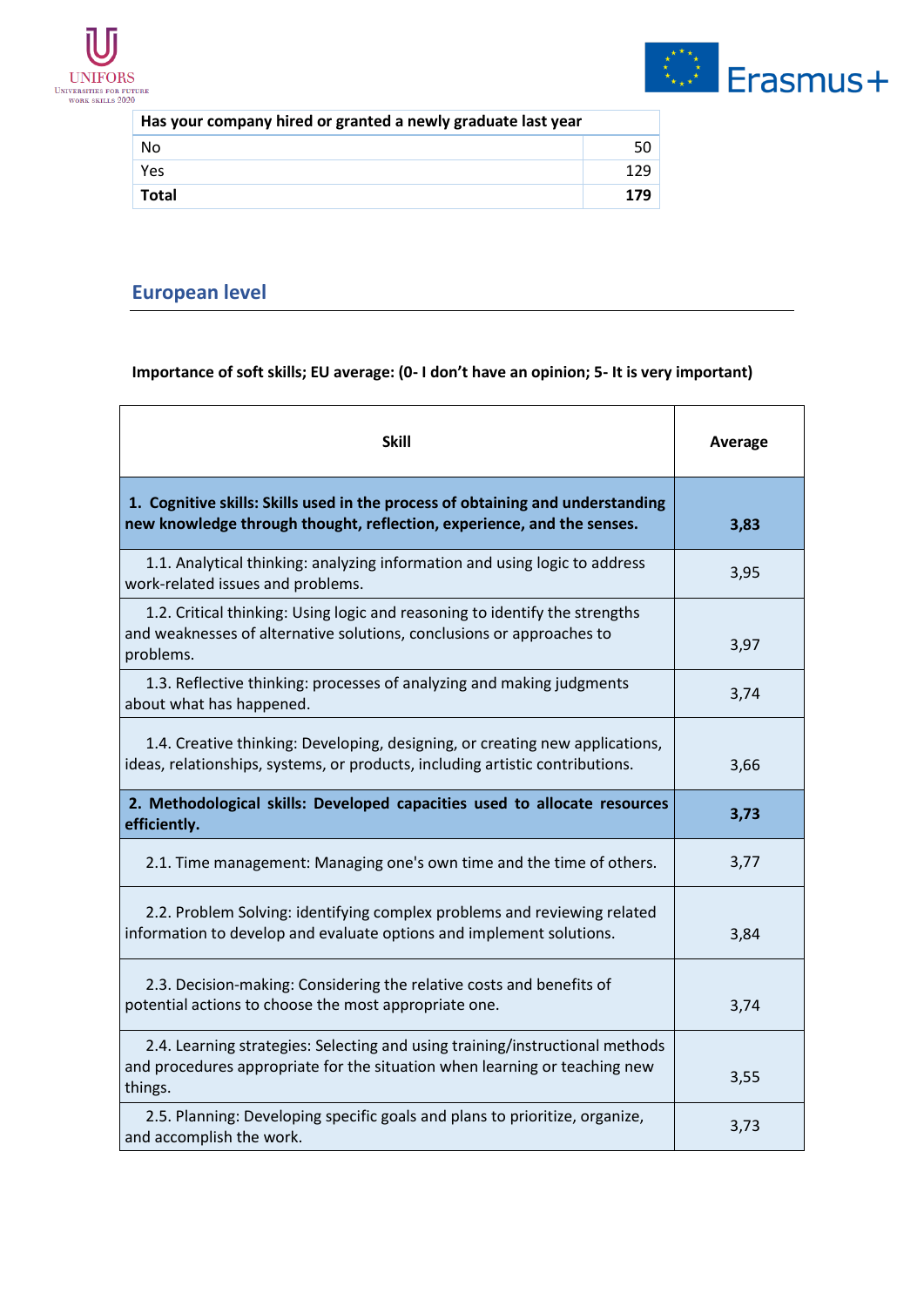



 $\top$ 

 $\overline{\phantom{0}}$ 

| <b>Skill</b>                                                                                                                                                                                         | Average |
|------------------------------------------------------------------------------------------------------------------------------------------------------------------------------------------------------|---------|
| 2.6. Digital skills: involve confident and critical use of information society<br>technology (ICT) in for working and learning in the knowledge society.                                             | 3,77    |
| 3.<br>Social skills: Developed capacities used to work with people to achieve<br>goals.                                                                                                              | 3,73    |
| 3.1. Interpersonal communication: Skills to express ideas and views clearly,<br>confidently and concisely in speech, writing and body language.                                                      | 3,91    |
| 3.2. Team-work: Skills required to work well as part of the team.                                                                                                                                    | 4,12    |
| 3.3. Conflict management and negotiation: Handling complaints, settling<br>disputes, and resolving grievances and conflicts, or otherwise negotiating with<br>others.                                | 3,55    |
| 3.4. Inter-cultural understanding: value and engaging with diverse cultures<br>in ways that recognize commonalities and differences, create connections<br>with others and cultivate mutual respect. | 3,33    |

#### **Perception by companies who hired or granted students during the last year: (0- I don't have an opinion; 5- It is very important)**

| <b>Skill</b>                                                                                                                                                      | Average |
|-------------------------------------------------------------------------------------------------------------------------------------------------------------------|---------|
| 1. Cognitive skills: Skills used in the process of obtaining and understanding<br>new knowledge through thought, reflection, experience, and the senses.          | 3,85    |
| 1.1. Analytical thinking: analyzing information and using logic to address<br>work-related issues and problems.                                                   | 4,00    |
| 1.2. Critical thinking: Using logic and reasoning to identify the strengths<br>and weaknesses of alternative solutions, conclusions or approaches to<br>problems. | 4,05    |
| 1.3. Reflective thinking: processes of analyzing and making judgments<br>about what has happened.                                                                 | 3,73    |
| 1.4. Creative thinking: Developing, designing, or creating new applications,<br>ideas, relationships, systems, or products, including artistic contributions.     | 3,64    |
| 2. Methodological skills: Developed capacities used to allocate resources<br>efficiently.                                                                         | 3,78    |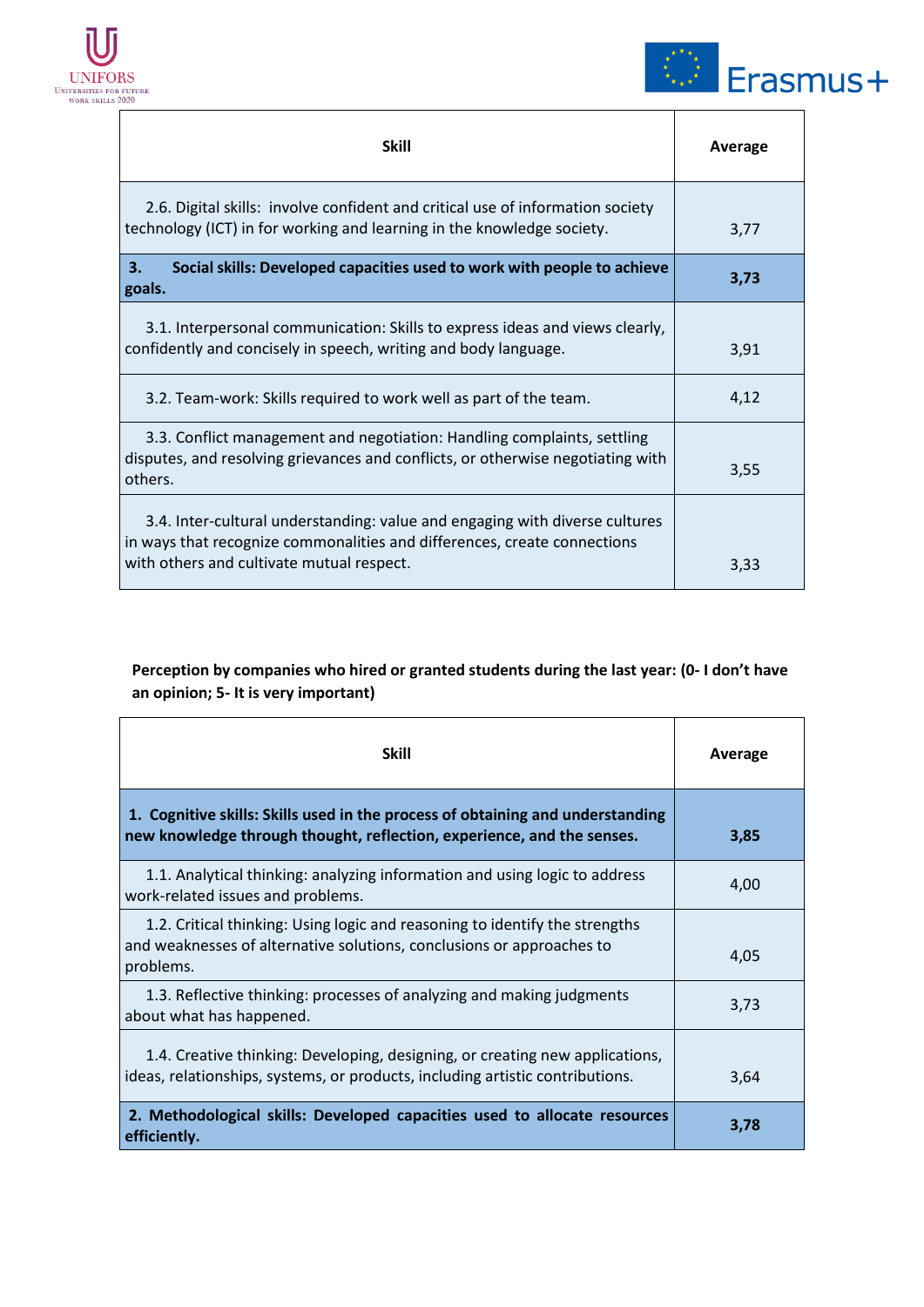



 $\overline{\phantom{0}}$ 

| <b>Skill</b>                                                                                                                                                                                         | Average |
|------------------------------------------------------------------------------------------------------------------------------------------------------------------------------------------------------|---------|
| 2.1. Time management: Managing one's own time and the time of others.                                                                                                                                | 3,81    |
| 2.2. Problem Solving: identifying complex problems and reviewing related<br>information to develop and evaluate options and implement solutions.                                                     | 3,92    |
| 2.3. Decision-making: Considering the relative costs and benefits of<br>potential actions to choose the most appropriate one.                                                                        | 3,81    |
| 2.4. Learning strategies: Selecting and using training/instructional methods<br>and procedures appropriate for the situation when learning or teaching new<br>things.                                | 3,60    |
| 2.5. Planning: Developing specific goals and plans to prioritize, organize,<br>and accomplish the work.                                                                                              | 3,77    |
| 2.6. Digital skills: involve confident and critical use of information society<br>technology (ICT) in for working and learning in the knowledge society.                                             | 3,78    |
| 3.<br>Social skills: Developed capacities used to work with people to achieve<br>goals.                                                                                                              | 3,76    |
| 3.1. Interpersonal communication: Skills to express ideas and views clearly,<br>confidently and concisely in speech, writing and body language.                                                      | 3,91    |
| 3.2. Team-work: Skills required to work well as part of the team.                                                                                                                                    | 4,22    |
| 3.3. Conflict management and negotiation: Handling complaints, settling<br>disputes, and resolving grievances and conflicts, or otherwise negotiating with<br>others.                                | 3,58    |
| 3.4. Inter-cultural understanding: value and engaging with diverse cultures<br>in ways that recognize commonalities and differences, create connections<br>with others and cultivate mutual respect. | 3,33    |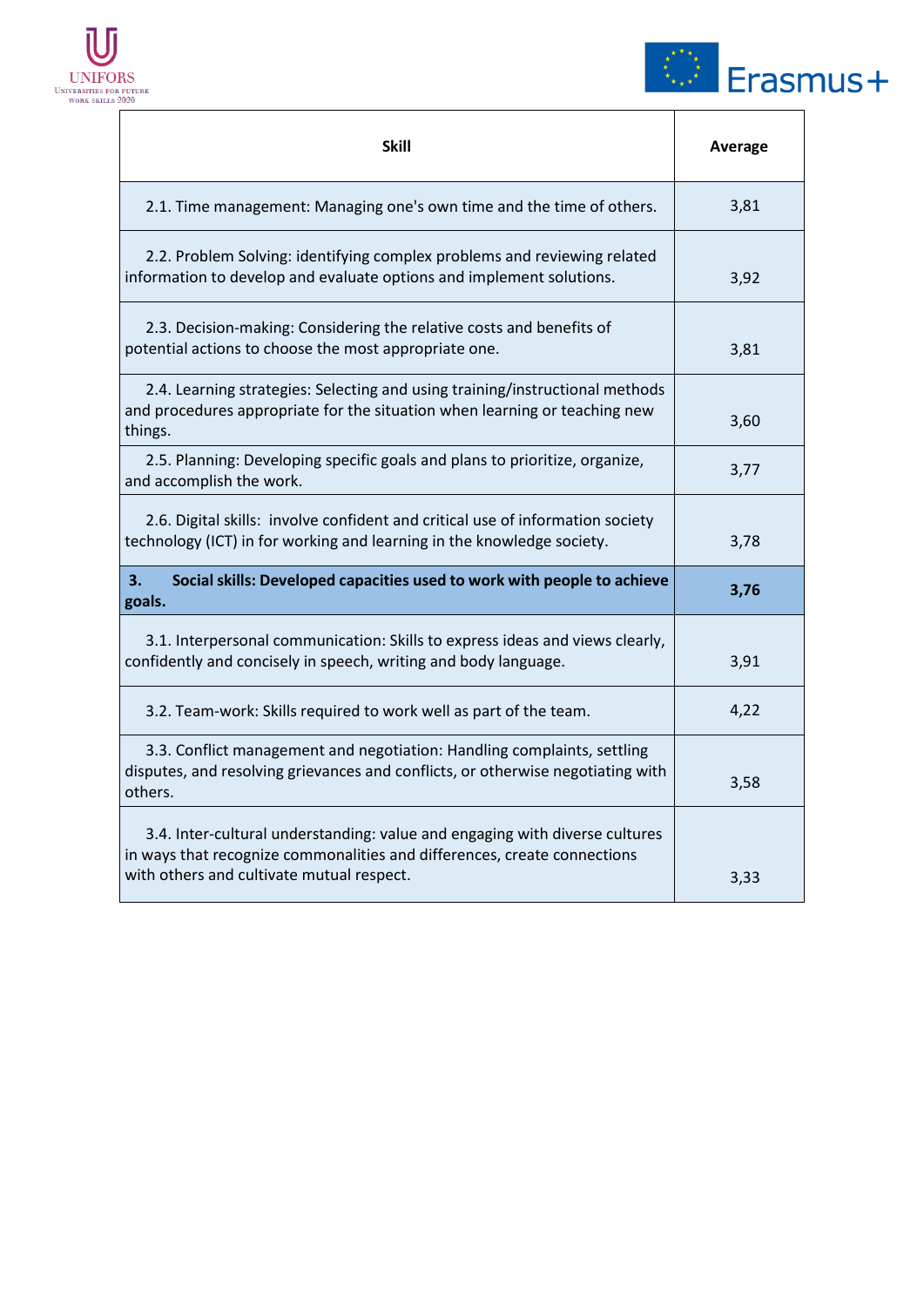



#### **Perception by companies who hired or granted a newly graduate last year: (0- I don't have an opinion; 5- It is very important)**

| Skill                                                                                                                                                                 | <b>Average</b> |
|-----------------------------------------------------------------------------------------------------------------------------------------------------------------------|----------------|
| 1. Cognitive skills: Skills used in the process of obtaining and understanding<br>new knowledge through thought, reflection, experience, and the senses.              | 3,85           |
| 1.1. Analytical thinking: analyzing information and using logic to address<br>work-related issues and problems.                                                       | 4,00           |
| 1.2. Critical thinking: Using logic and reasoning to identify the strengths<br>and weaknesses of alternative solutions, conclusions or approaches to<br>problems.     | 4,05           |
| 1.3. Reflective thinking: processes of analyzing and making judgments<br>about what has happened.                                                                     | 3,73           |
| 1.4. Creative thinking: Developing, designing, or creating new applications,<br>ideas, relationships, systems, or products, including artistic contributions.         | 3,64           |
| 2. Methodological skills: Developed capacities used to allocate resources<br>efficiently.                                                                             | 3,78           |
| 2.1. Time management: Managing one's own time and the time of others.                                                                                                 | 3,81           |
| 2.2. Problem Solving: identifying complex problems and reviewing related<br>information to develop and evaluate options and implement solutions.                      | 3,92           |
| 2.3. Decision-making: Considering the relative costs and benefits of<br>potential actions to choose the most appropriate one.                                         | 3,81           |
| 2.4. Learning strategies: Selecting and using training/instructional methods<br>and procedures appropriate for the situation when learning or teaching new<br>things. | 3,60           |
| 2.5. Planning: Developing specific goals and plans to prioritize, organize,<br>and accomplish the work.                                                               | 3,77           |
| 2.6. Digital skills: involve confident and critical use of information society<br>technology (ICT) in for working and learning in the knowledge society.              | 3,78           |
| Social skills: Developed capacities used to work with people to achieve<br>3.<br>goals.                                                                               | 3,76           |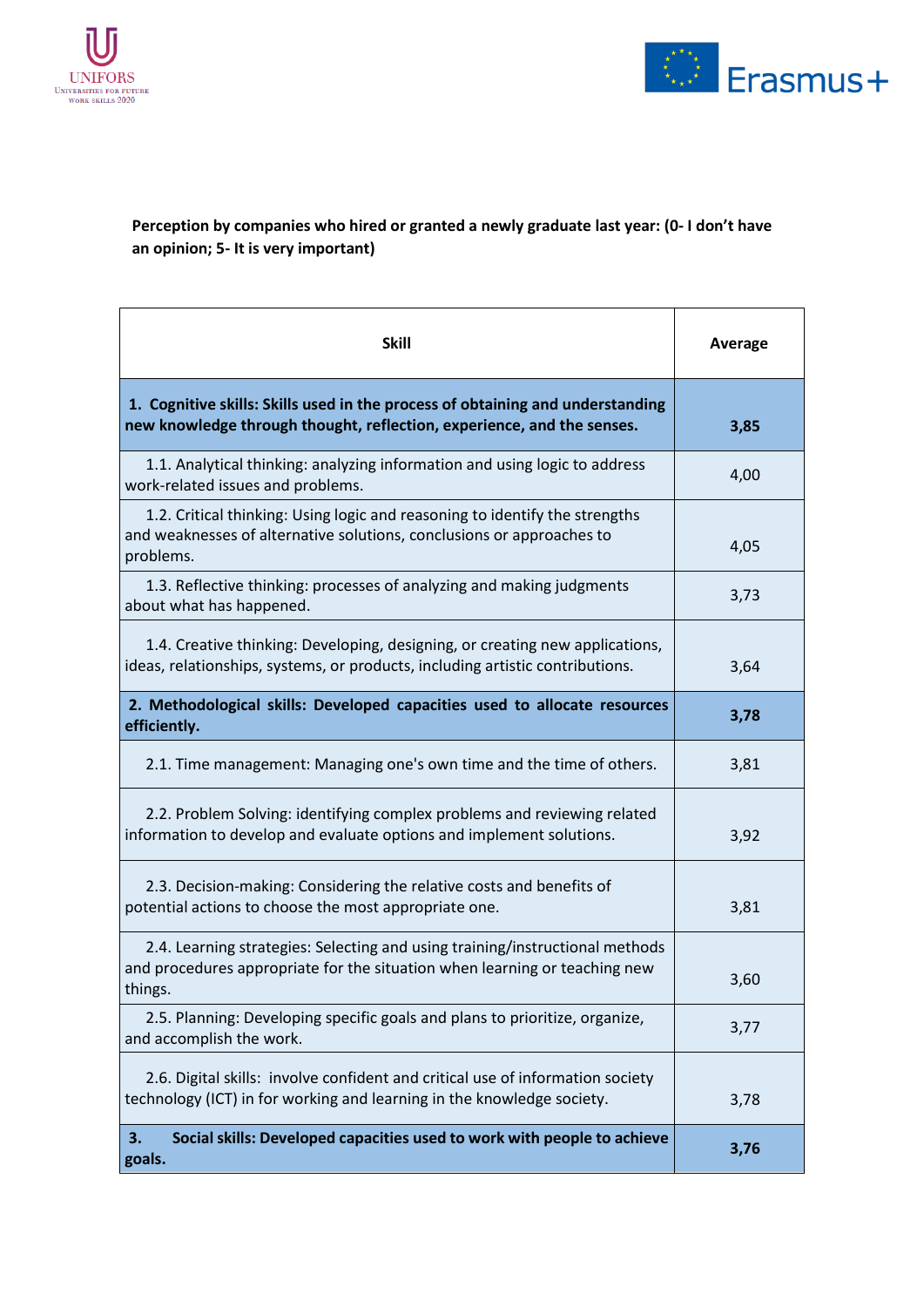



| <b>Skill</b>                                                                                                                                                                                         | Average |
|------------------------------------------------------------------------------------------------------------------------------------------------------------------------------------------------------|---------|
| 3.1. Interpersonal communication: Skills to express ideas and views clearly,<br>confidently and concisely in speech, writing and body language.                                                      | 3,91    |
| 3.2. Team-work: Skills required to work well as part of the team.                                                                                                                                    | 4,22    |
| 3.3. Conflict management and negotiation: Handling complaints, settling<br>disputes, and resolving grievances and conflicts, or otherwise negotiating with<br>others.                                | 3,58    |
| 3.4. Inter-cultural understanding: value and engaging with diverse cultures<br>in ways that recognize commonalities and differences, create connections<br>with others and cultivate mutual respect. | 3,33    |

| <b>Skill</b>                                                                                                                                                      | Average |
|-------------------------------------------------------------------------------------------------------------------------------------------------------------------|---------|
| 1. Cognitive skills: Skills used in the process of obtaining and<br>understanding new knowledge through thought, reflection, experience, and<br>the senses.       | 3,37    |
| 1.1. Analytical thinking: analyzing information and using logic to address<br>work-related issues and problems.                                                   | 3,32    |
| 1.2. Critical thinking: Using logic and reasoning to identify the strengths<br>and weaknesses of alternative solutions, conclusions or approaches to<br>problems. | 3,40    |
| 1.3. Reflective thinking: processes of analyzing and making judgments<br>about what has happened.                                                                 | 3,29    |
| 1.4. Creative thinking: Developing, designing, or creating new applications,<br>ideas, relationships, systems, or products, including artistic contributions.     | 3,45    |
| 2. Methodological skills: Developed capacities used to allocate resources<br>efficiently.                                                                         | 3,45    |
| 2.1. Time management: Managing one's own time and the time of others.                                                                                             | 3,24    |
| 2.2. Problem Solving: identifying complex problems and reviewing related<br>information to develop and evaluate options and implement solutions.                  | 3,48    |
| 2.3. Decision-making: Considering the relative costs and benefits of<br>potential actions to choose the most appropriate one.                                     | 3,52    |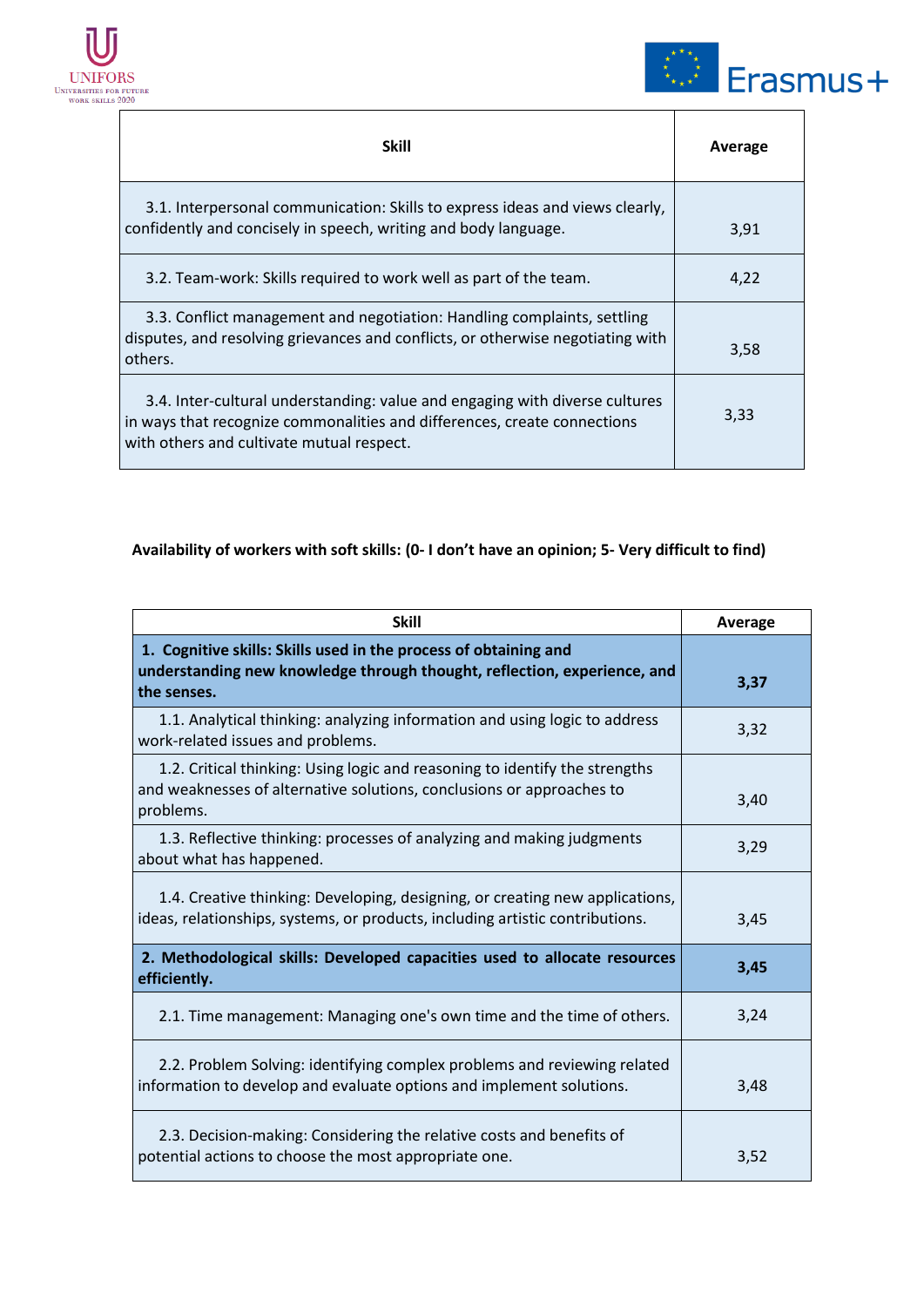



| <b>Skill</b>                                                                                                                                                                                         | Average |
|------------------------------------------------------------------------------------------------------------------------------------------------------------------------------------------------------|---------|
| 2.4. Learning strategies: Selecting and using training/instructional<br>methods and procedures appropriate for the situation when learning or<br>teaching new things.                                | 3,20    |
| 2.5. Planning: Developing specific goals and plans to prioritize, organize,<br>and accomplish the work.                                                                                              | 3,29    |
| 2.6. Digital skills: involve confident and critical use of information society<br>technology (ICT) in for working and learning in the knowledge society.                                             | 3,96    |
| 3.<br>Social skills: Developed capacities used to work with people to achieve<br>goals.                                                                                                              | 3,02    |
| 3.1. Interpersonal communication: Skills to express ideas and views<br>clearly, confidently and concisely in speech, writing and body language.                                                      | 3,08    |
| 3.2. Team-work: Skills required to work well as part of the team.                                                                                                                                    | 2,93    |
| 3.3. Conflict management and negotiation: Handling complaints, settling<br>disputes, and resolving grievances and conflicts, or otherwise negotiating<br>with others.                                | 3,28    |
| 3.4. Inter-cultural understanding: value and engaging with diverse cultures<br>in ways that recognize commonalities and differences, create connections<br>with others and cultivate mutual respect. | 2,78    |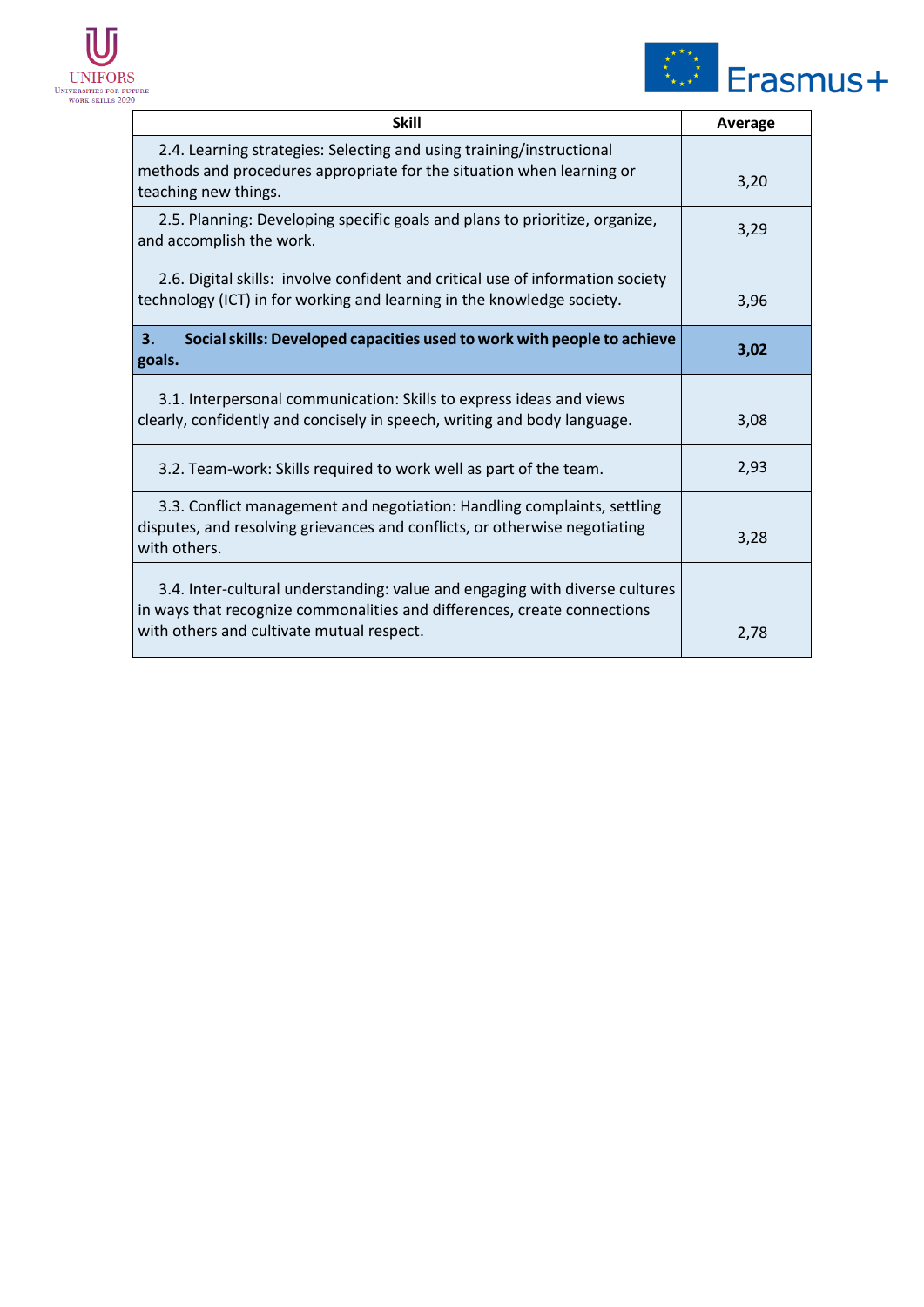



## <span id="page-14-0"></span>**Results by country:**

## <span id="page-14-1"></span>**Belgium**

| <b>Skill</b>                                                                                                                                                          | <b>Average</b><br><b>Belgium</b> |
|-----------------------------------------------------------------------------------------------------------------------------------------------------------------------|----------------------------------|
| 1. Cognitive skills: Skills used in the process of obtaining and<br>understanding new knowledge through thought, reflection, experience, and<br>the senses.           | 3,64                             |
| 1.1. Analytical thinking: analyzing information and using logic to address<br>work-related issues and problems.                                                       | 3,83                             |
| 1.2. Critical thinking: Using logic and reasoning to identify the strengths<br>and weaknesses of alternative solutions, conclusions or approaches to<br>problems.     | 4,00                             |
| 1.3. Reflective thinking: processes of analyzing and making judgments<br>about what has happened.                                                                     | 3,53                             |
| 1.4. Creative thinking: Developing, designing, or creating new applications,<br>ideas, relationships, systems, or products, including artistic contributions.         | 3,19                             |
| 2. Methodological skills: Developed capacities used to allocate resources<br>efficiently.                                                                             | 3,56                             |
| 2.1. Time management: Managing one's own time and the time of others.                                                                                                 | 3,78                             |
| 2.2. Problem Solving: identifying complex problems and reviewing related<br>information to develop and evaluate options and implement solutions.                      | 3,92                             |
| 2.3. Decision-making: Considering the relative costs and benefits of<br>potential actions to choose the most appropriate one.                                         | 3,53                             |
| 2.4. Learning strategies: Selecting and using training/instructional<br>methods and procedures appropriate for the situation when learning or<br>teaching new things. | 2,97                             |
| 2.5. Planning: Developing specific goals and plans to prioritize, organize,<br>and accomplish the work.                                                               | 3,69                             |
| 2.6. Digital skills: involve confident and critical use of information society<br>technology (ICT) in for working and learning in the knowledge society.              | 3,44                             |
| Social skills: Developed capacities used to work with people to achieve<br>3.<br>goals.                                                                               | 3,75                             |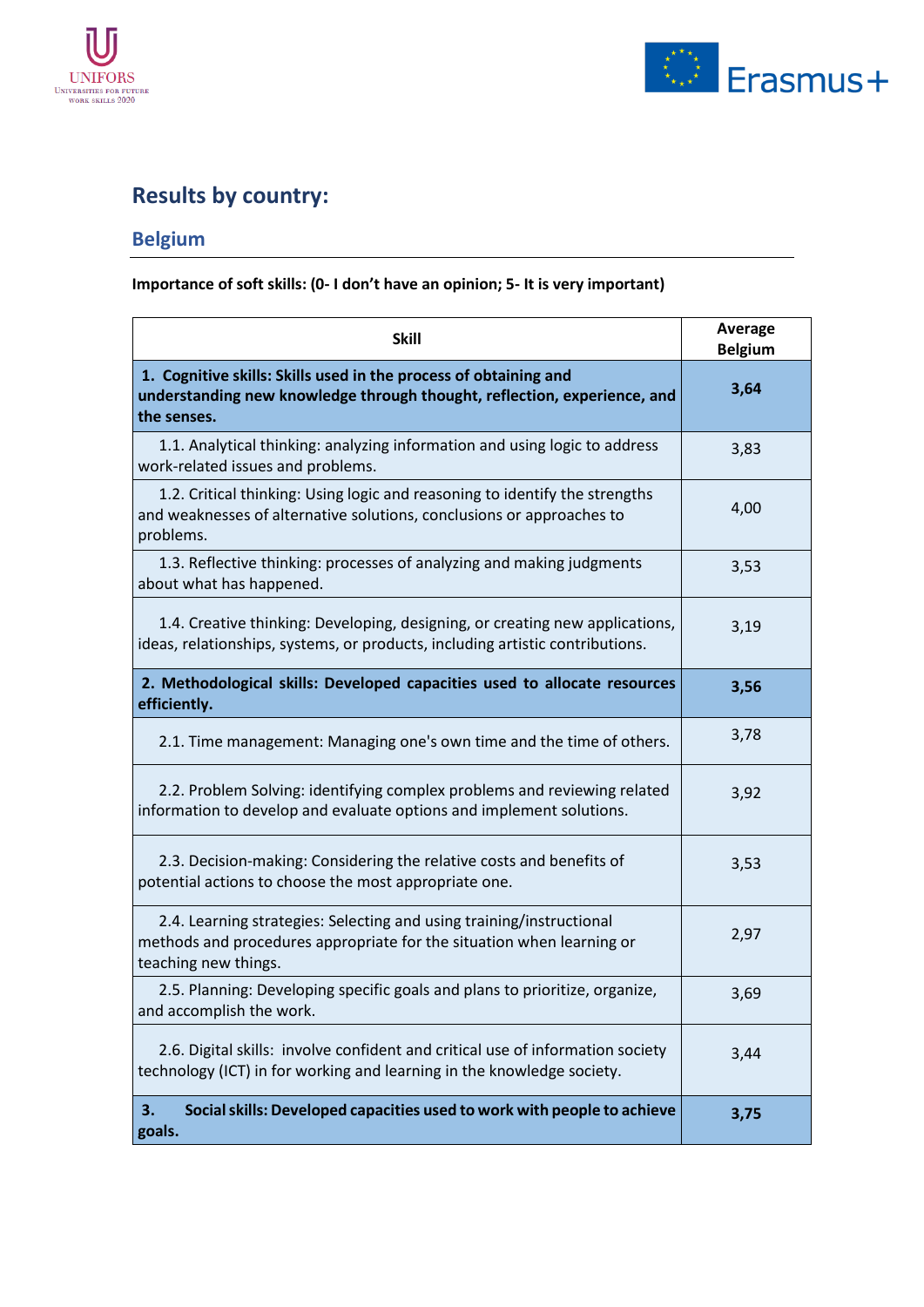



| <b>Skill</b>                                                                                                                                                                                         | Average<br><b>Belgium</b> |
|------------------------------------------------------------------------------------------------------------------------------------------------------------------------------------------------------|---------------------------|
| 3.1. Interpersonal communication: Skills to express ideas and views<br>clearly, confidently and concisely in speech, writing and body language.                                                      | 3,94                      |
| 3.2. Team-work: Skills required to work well as part of the team.                                                                                                                                    | 4,33                      |
| 3.3. Conflict management and negotiation: Handling complaints, settling<br>disputes, and resolving grievances and conflicts, or otherwise negotiating<br>with others.                                | 3,47                      |
| 3.4. Inter-cultural understanding: value and engaging with diverse cultures<br>in ways that recognize commonalities and differences, create connections<br>with others and cultivate mutual respect. | 3,25                      |

| <b>Skill</b>                                                                                                                                                          | Average<br><b>Belgium</b> |
|-----------------------------------------------------------------------------------------------------------------------------------------------------------------------|---------------------------|
| 1. Cognitive skills: Skills used in the process of obtaining and<br>understanding new knowledge through thought, reflection, experience, and<br>the senses.           | 3,30                      |
| 1.1. Analytical thinking: analyzing information and using logic to address<br>work-related issues and problems.                                                       | 3,06                      |
| 1.2. Critical thinking: Using logic and reasoning to identify the strengths<br>and weaknesses of alternative solutions, conclusions or approaches to<br>problems.     | 3,50                      |
| 1.3. Reflective thinking: processes of analyzing and making judgments<br>about what has happened.                                                                     | 3,22                      |
| 1.4. Creative thinking: Developing, designing, or creating new applications,<br>ideas, relationships, systems, or products, including artistic contributions.         | 3,42                      |
| 2. Methodological skills: Developed capacities used to allocate resources<br>efficiently.                                                                             | 3,18                      |
| 2.1. Time management: Managing one's own time and the time of others.                                                                                                 | 3,17                      |
| 2.2. Problem Solving: identifying complex problems and reviewing related<br>information to develop and evaluate options and implement solutions.                      | 3,61                      |
| 2.3. Decision-making: Considering the relative costs and benefits of<br>potential actions to choose the most appropriate one.                                         | 3,83                      |
| 2.4. Learning strategies: Selecting and using training/instructional<br>methods and procedures appropriate for the situation when learning or<br>teaching new things. | 2,75                      |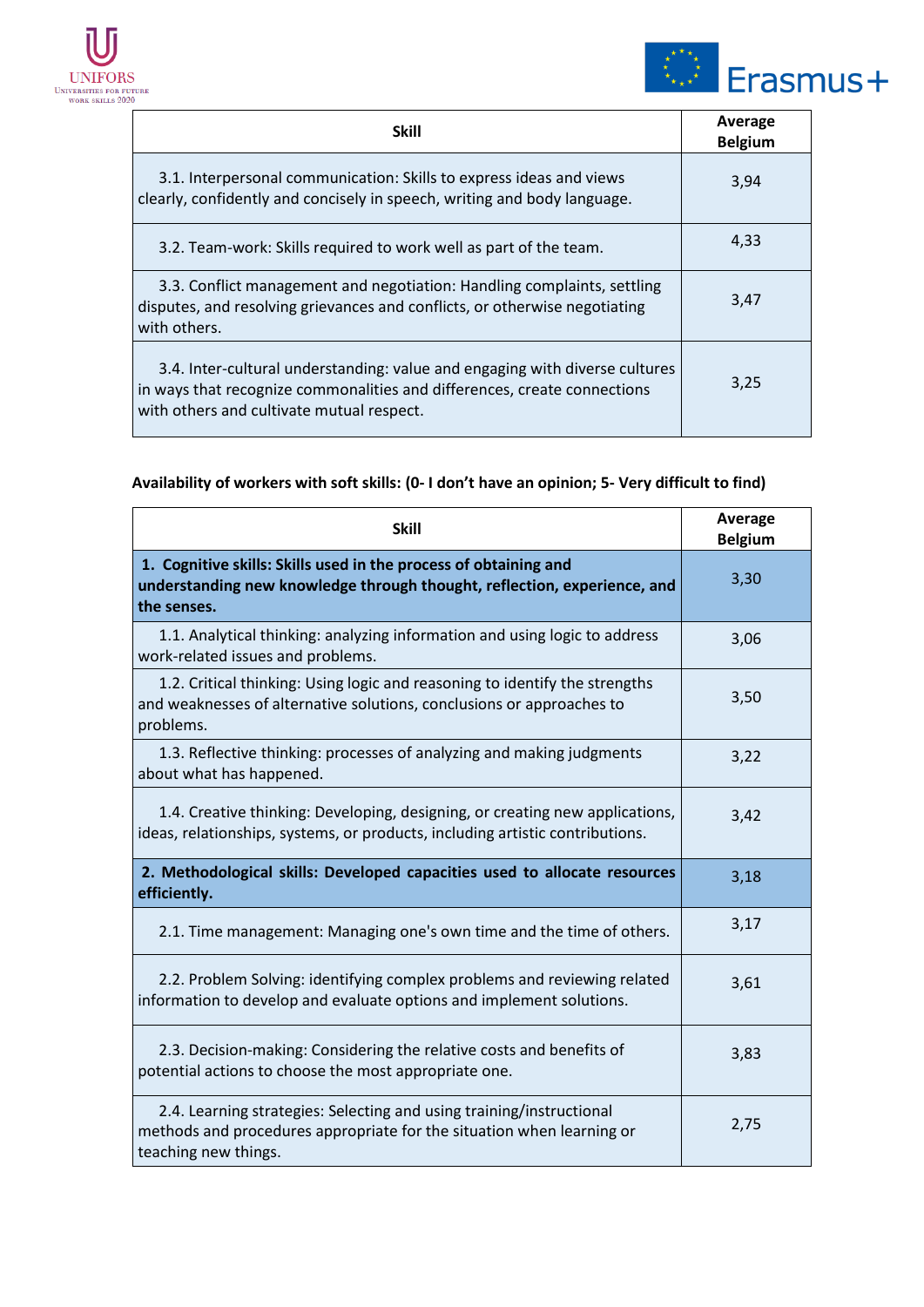



| <b>Skill</b>                                                                                                                                                                                         | Average<br><b>Belgium</b> |
|------------------------------------------------------------------------------------------------------------------------------------------------------------------------------------------------------|---------------------------|
| 2.5. Planning: Developing specific goals and plans to prioritize, organize,<br>and accomplish the work.                                                                                              | 3,22                      |
| 2.6. Digital skills: involve confident and critical use of information society<br>technology (ICT) in for working and learning in the knowledge society.                                             | 2,47                      |
| Social skills: Developed capacities used to work with people to achieve<br>3.<br>goals.                                                                                                              | 3,12                      |
| 3.1. Interpersonal communication: Skills to express ideas and views<br>clearly, confidently and concisely in speech, writing and body language.                                                      | 3,33                      |
| 3.2. Team-work: Skills required to work well as part of the team.                                                                                                                                    | 2,78                      |
| 3.3. Conflict management and negotiation: Handling complaints, settling<br>disputes, and resolving grievances and conflicts, or otherwise negotiating<br>with others.                                | 3,67                      |
| 3.4. Inter-cultural understanding: value and engaging with diverse cultures<br>in ways that recognize commonalities and differences, create connections<br>with others and cultivate mutual respect. | 2,69                      |

#### <span id="page-16-0"></span>**Greece**

| <b>Skill</b>                                                                                                                                                      | Average<br>Greece |
|-------------------------------------------------------------------------------------------------------------------------------------------------------------------|-------------------|
| 1. Cognitive skills: Skills used in the process of obtaining and<br>understanding new knowledge through thought, reflection, experience, and<br>the senses.       | 4,02              |
| 1.1. Analytical thinking: analyzing information and using logic to address<br>work-related issues and problems.                                                   | 3,93              |
| 1.2. Critical thinking: Using logic and reasoning to identify the strengths<br>and weaknesses of alternative solutions, conclusions or approaches to<br>problems. | 4.07              |
| 1.3. Reflective thinking: processes of analyzing and making judgments<br>about what has happened.                                                                 | 3,96              |
| 1.4. Creative thinking: Developing, designing, or creating new applications,<br>ideas, relationships, systems, or products, including artistic contributions.     | 4,11              |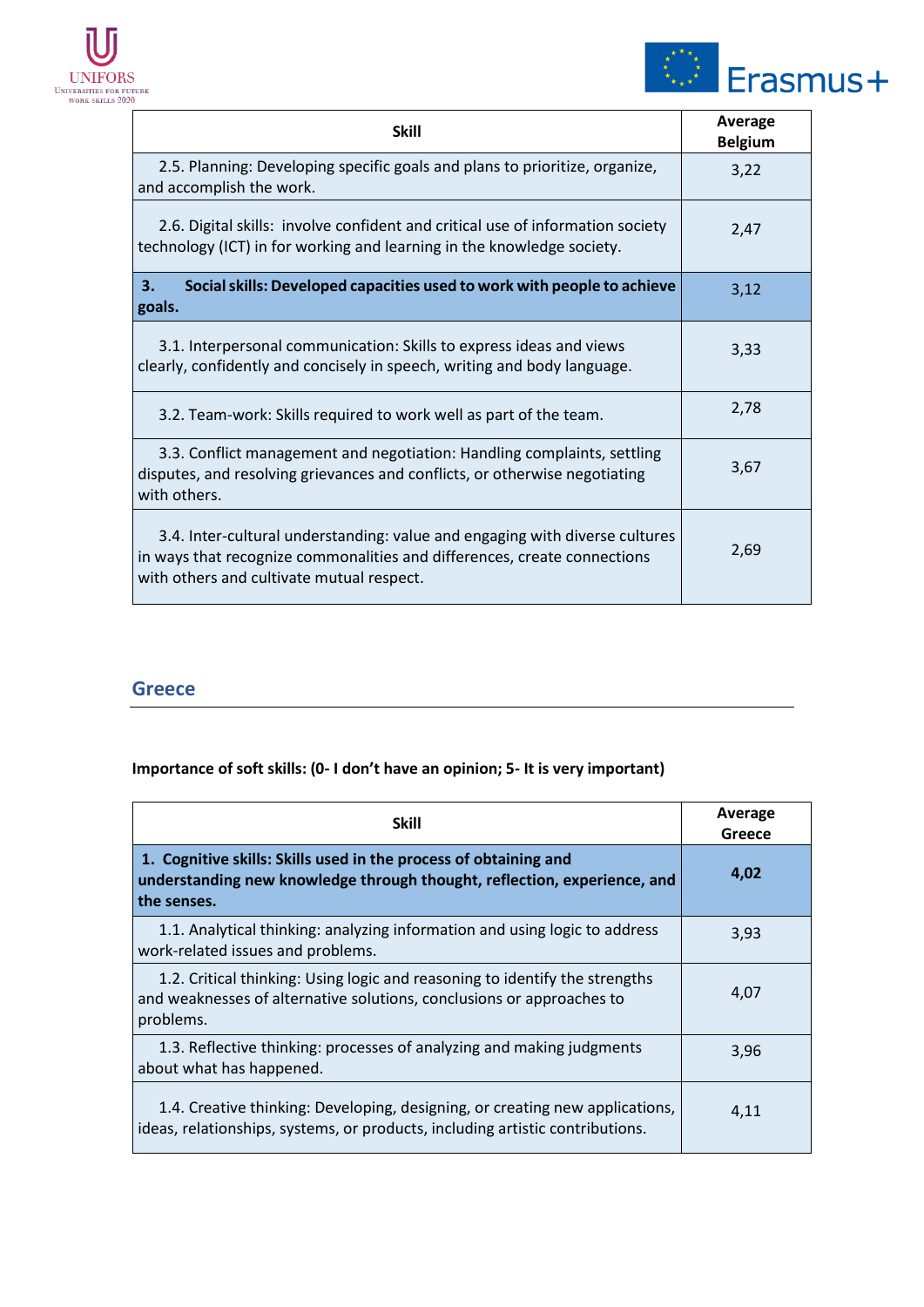



| <b>Skill</b>                                                                                                                                                                                         | <b>Average</b><br>Greece |
|------------------------------------------------------------------------------------------------------------------------------------------------------------------------------------------------------|--------------------------|
| 2. Methodological skills: Developed capacities used to allocate resources<br>efficiently.                                                                                                            | 3,75                     |
| 2.1. Time management: Managing one's own time and the time of others.                                                                                                                                | 3,67                     |
| 2.2. Problem Solving: identifying complex problems and reviewing related<br>information to develop and evaluate options and implement solutions.                                                     | 3,89                     |
| 2.3. Decision-making: Considering the relative costs and benefits of<br>potential actions to choose the most appropriate one.                                                                        | 3,67                     |
| 2.4. Learning strategies: Selecting and using training/instructional<br>methods and procedures appropriate for the situation when learning or<br>teaching new things.                                | 3,67                     |
| 2.5. Planning: Developing specific goals and plans to prioritize, organize,<br>and accomplish the work.                                                                                              | 3,85                     |
| 2.6. Digital skills: involve confident and critical use of information society<br>technology (ICT) in for working and learning in the knowledge society.                                             | 3,78                     |
| Social skills: Developed capacities used to work with people to achieve<br>З.<br>goals.                                                                                                              | 3,75                     |
| 3.1. Interpersonal communication: Skills to express ideas and views<br>clearly, confidently and concisely in speech, writing and body language.                                                      | 3,85                     |
| 3.2. Team-work: Skills required to work well as part of the team.                                                                                                                                    | 3,96                     |
| 3.3. Conflict management and negotiation: Handling complaints, settling<br>disputes, and resolving grievances and conflicts, or otherwise negotiating<br>with others.                                | 3,59                     |
| 3.4. Inter-cultural understanding: value and engaging with diverse cultures<br>in ways that recognize commonalities and differences, create connections<br>with others and cultivate mutual respect. | 3,59                     |

| <b>Skill</b>                                                                                                                                                | Average<br>Greece |
|-------------------------------------------------------------------------------------------------------------------------------------------------------------|-------------------|
| 1. Cognitive skills: Skills used in the process of obtaining and<br>understanding new knowledge through thought, reflection, experience, and<br>the senses. | 3,56              |
| 1.1. Analytical thinking: analyzing information and using logic to address<br>work-related issues and problems.                                             | 3.44              |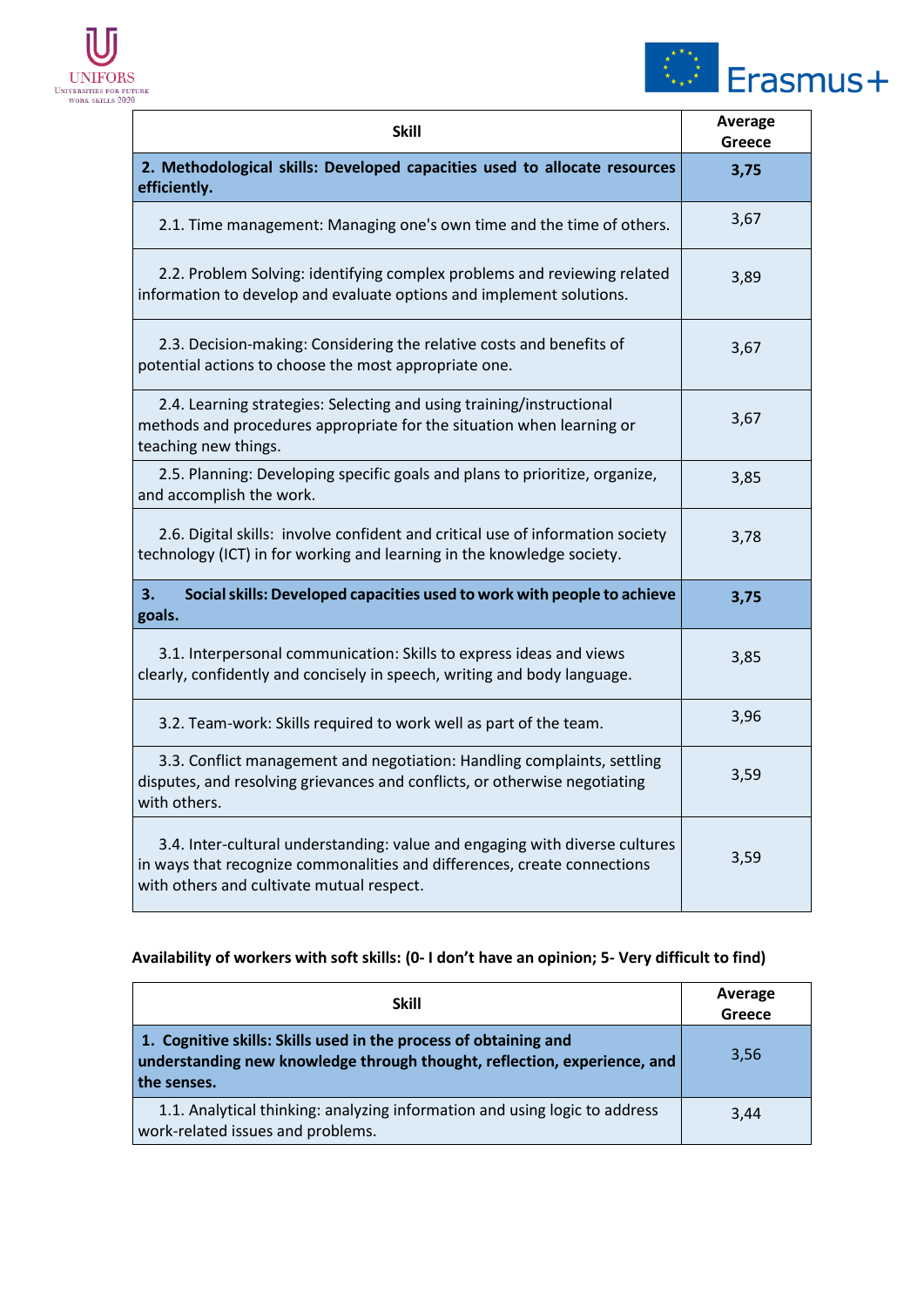



| <b>Skill</b>                                                                                                                                                                                         | Average<br><b>Greece</b> |
|------------------------------------------------------------------------------------------------------------------------------------------------------------------------------------------------------|--------------------------|
| 1.2. Critical thinking: Using logic and reasoning to identify the strengths<br>and weaknesses of alternative solutions, conclusions or approaches to<br>problems.                                    | 3,63                     |
| 1.3. Reflective thinking: processes of analyzing and making judgments<br>about what has happened.                                                                                                    | 3,48                     |
| 1.4. Creative thinking: Developing, designing, or creating new applications,<br>ideas, relationships, systems, or products, including artistic contributions.                                        | 3,70                     |
| 2. Methodological skills: Developed capacities used to allocate resources<br>efficiently.                                                                                                            | 3,48                     |
| 2.1. Time management: Managing one's own time and the time of others.                                                                                                                                | 3,41                     |
| 2.2. Problem Solving: identifying complex problems and reviewing related<br>information to develop and evaluate options and implement solutions.                                                     | 3,59                     |
| 2.3. Decision-making: Considering the relative costs and benefits of<br>potential actions to choose the most appropriate one.                                                                        | 3,81                     |
| 2.4. Learning strategies: Selecting and using training/instructional<br>methods and procedures appropriate for the situation when learning or<br>teaching new things.                                | 3,52                     |
| 2.5. Planning: Developing specific goals and plans to prioritize, organize,<br>and accomplish the work.                                                                                              | 3,59                     |
| 2.6. Digital skills: involve confident and critical use of information society<br>technology (ICT) in for working and learning in the knowledge society.                                             | 2,96                     |
| Social skills: Developed capacities used to work with people to achieve<br>3.<br>goals.                                                                                                              | 3,30                     |
| 3.1. Interpersonal communication: Skills to express ideas and views<br>clearly, confidently and concisely in speech, writing and body language.                                                      | 3,30                     |
| 3.2. Team-work: Skills required to work well as part of the team.                                                                                                                                    | 3,37                     |
| 3.3. Conflict management and negotiation: Handling complaints, settling<br>disputes, and resolving grievances and conflicts, or otherwise negotiating<br>with others.                                | 3,37                     |
| 3.4. Inter-cultural understanding: value and engaging with diverse cultures<br>in ways that recognize commonalities and differences, create connections<br>with others and cultivate mutual respect. | 3,15                     |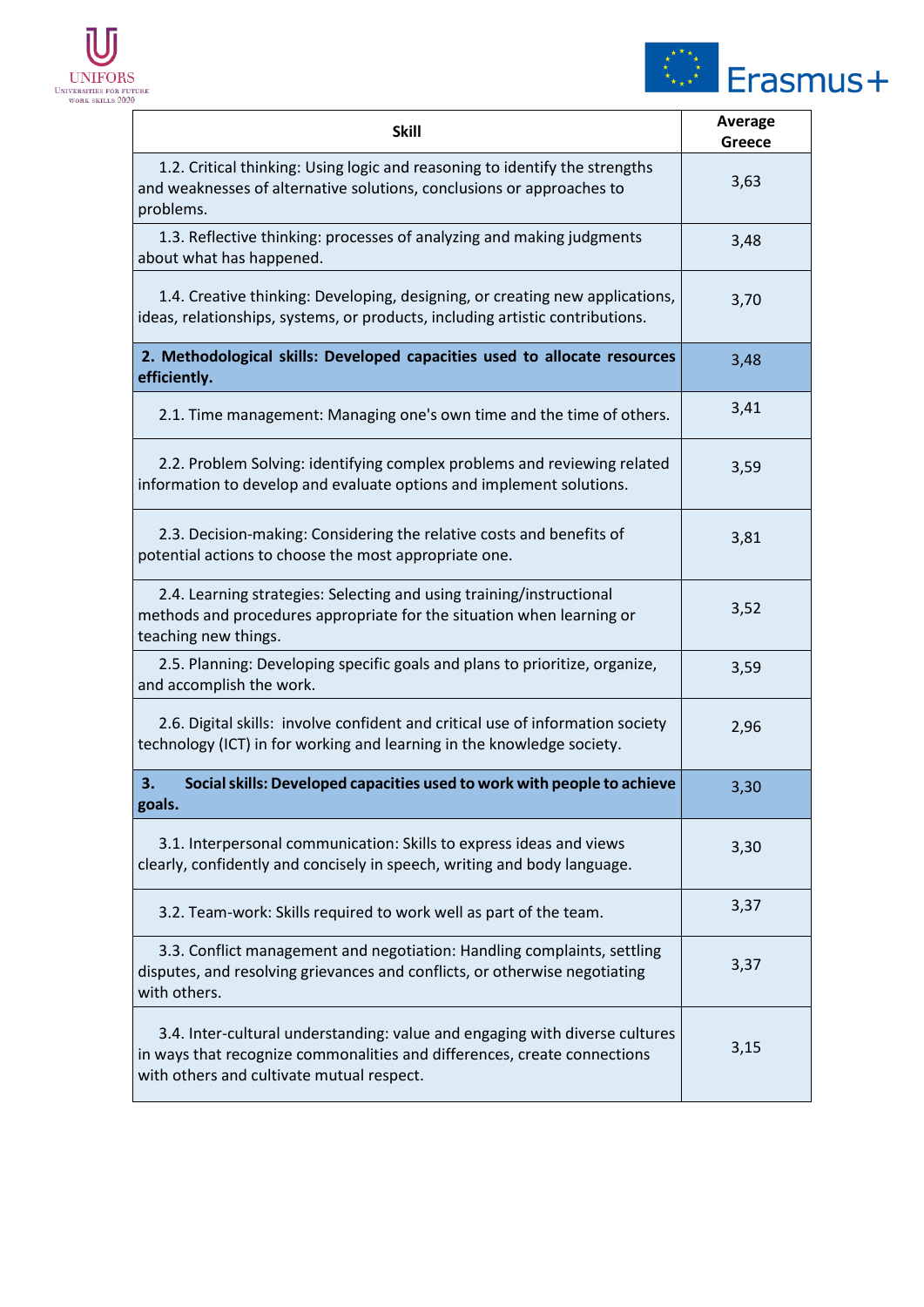



#### <span id="page-19-0"></span>**Poland**

| <b>Skill</b>                                                                                                                                                          | Average<br>Poland |
|-----------------------------------------------------------------------------------------------------------------------------------------------------------------------|-------------------|
| 1. Cognitive skills: Skills used in the process of obtaining and<br>understanding new knowledge through thought, reflection, experience, and<br>the senses.           | 3,79              |
| 1.1. Analytical thinking: analyzing information and using logic to address<br>work-related issues and problems.                                                       | 4,00              |
| 1.2. Critical thinking: Using logic and reasoning to identify the strengths<br>and weaknesses of alternative solutions, conclusions or approaches to<br>problems.     | 3,88              |
| 1.3. Reflective thinking: processes of analyzing and making judgments<br>about what has happened.                                                                     | 3,69              |
| 1.4. Creative thinking: Developing, designing, or creating new applications,<br>ideas, relationships, systems, or products, including artistic contributions.         | 3,59              |
| 2. Methodological skills: Developed capacities used to allocate resources<br>efficiently.                                                                             | 3,78              |
| 2.1. Time management: Managing one's own time and the time of others.                                                                                                 | 3,97              |
| 2.2. Problem Solving: identifying complex problems and reviewing related<br>information to develop and evaluate options and implement solutions.                      | 3,91              |
| 2.3. Decision-making: Considering the relative costs and benefits of<br>potential actions to choose the most appropriate one.                                         | 3,91              |
| 2.4. Learning strategies: Selecting and using training/instructional<br>methods and procedures appropriate for the situation when learning or<br>teaching new things. | 3,81              |
| 2.5. Planning: Developing specific goals and plans to prioritize, organize,<br>and accomplish the work.                                                               | 3,63              |
| 2.6. Digital skills: involve confident and critical use of information society<br>technology (ICT) in for working and learning in the knowledge society.              | 3,47              |
| Social skills: Developed capacities used to work with people to achieve<br>3.<br>goals.                                                                               | 3,80              |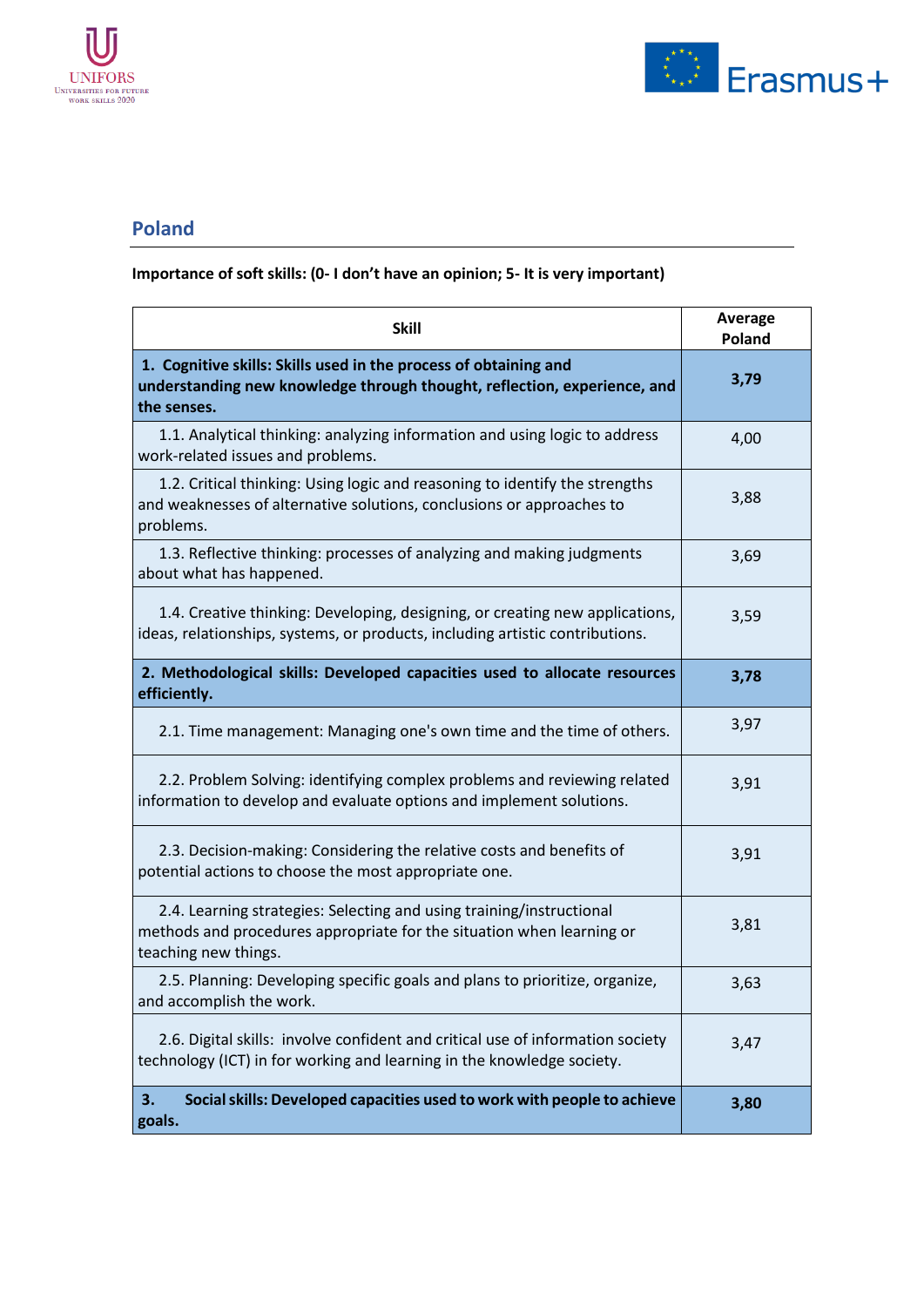



| <b>Skill</b>                                                                                                                                                                                         | Average<br>Poland |
|------------------------------------------------------------------------------------------------------------------------------------------------------------------------------------------------------|-------------------|
| 3.1. Interpersonal communication: Skills to express ideas and views<br>clearly, confidently and concisely in speech, writing and body language.                                                      | 4,09              |
| 3.2. Team-work: Skills required to work well as part of the team.                                                                                                                                    | 4,28              |
| 3.3. Conflict management and negotiation: Handling complaints, settling<br>disputes, and resolving grievances and conflicts, or otherwise negotiating<br>with others.                                | 3,78              |
| 3.4. Inter-cultural understanding: value and engaging with diverse cultures<br>in ways that recognize commonalities and differences, create connections<br>with others and cultivate mutual respect. | 3,03              |

| <b>Skill</b>                                                                                                                                                          | Average<br>Poland |
|-----------------------------------------------------------------------------------------------------------------------------------------------------------------------|-------------------|
| 1. Cognitive skills: Skills used in the process of obtaining and<br>understanding new knowledge through thought, reflection, experience, and<br>the senses.           | 3,27              |
| 1.1. Analytical thinking: analyzing information and using logic to address<br>work-related issues and problems.                                                       | 3,25              |
| 1.2. Critical thinking: Using logic and reasoning to identify the strengths<br>and weaknesses of alternative solutions, conclusions or approaches to<br>problems.     | 3,09              |
| 1.3. Reflective thinking: processes of analyzing and making judgments<br>about what has happened.                                                                     | 3,28              |
| 1.4. Creative thinking: Developing, designing, or creating new applications,<br>ideas, relationships, systems, or products, including artistic contributions.         | 3,44              |
| 2. Methodological skills: Developed capacities used to allocate resources<br>efficiently.                                                                             | 3,24              |
| 2.1. Time management: Managing one's own time and the time of others.                                                                                                 | 3,06              |
| 2.2. Problem Solving: identifying complex problems and reviewing related<br>information to develop and evaluate options and implement solutions.                      | 3,44              |
| 2.3. Decision-making: Considering the relative costs and benefits of<br>potential actions to choose the most appropriate one.                                         | 3,31              |
| 2.4. Learning strategies: Selecting and using training/instructional<br>methods and procedures appropriate for the situation when learning or<br>teaching new things. | 3,19              |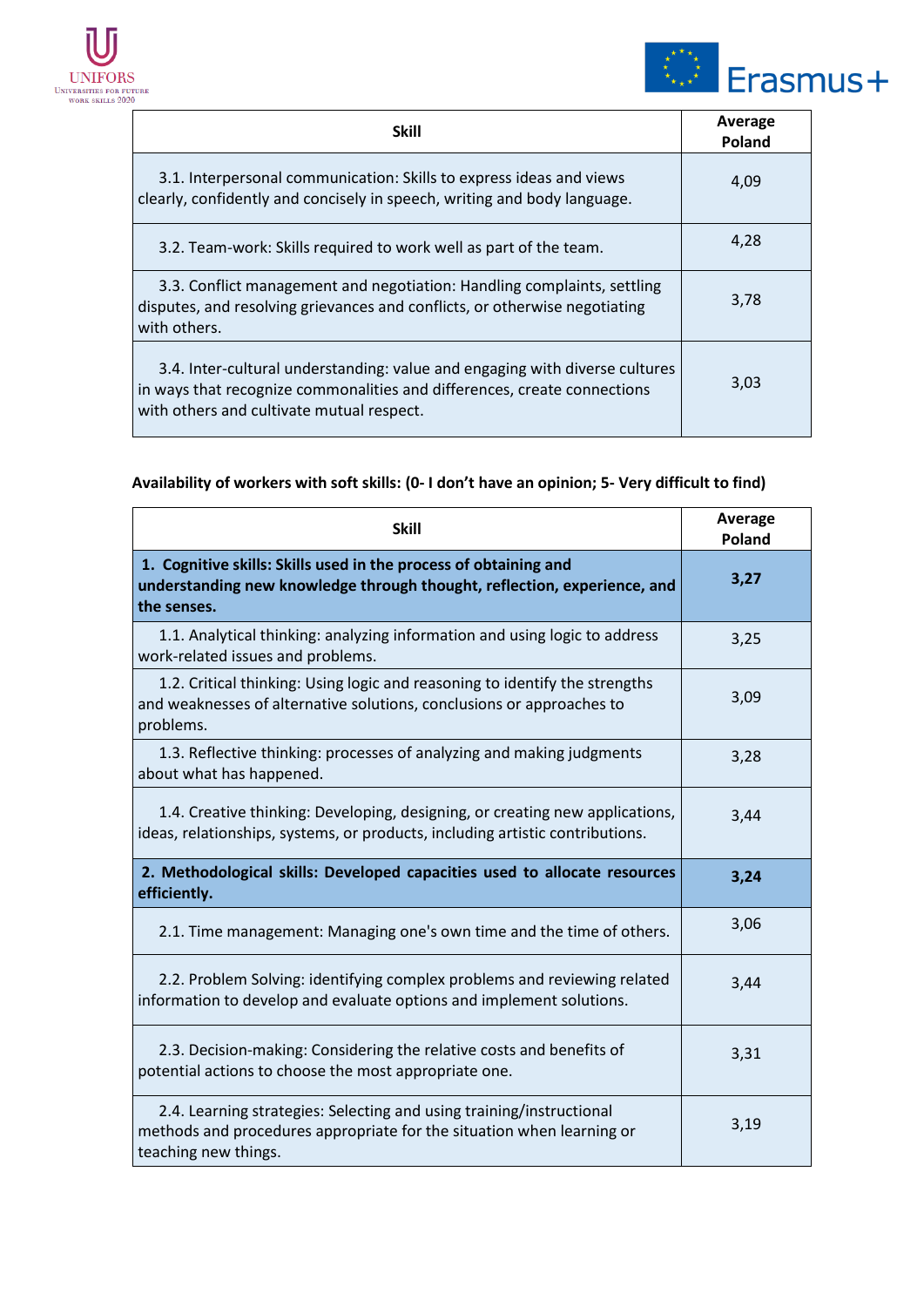



| <b>Skill</b>                                                                                                                                                                                         | Average<br>Poland |
|------------------------------------------------------------------------------------------------------------------------------------------------------------------------------------------------------|-------------------|
| 2.5. Planning: Developing specific goals and plans to prioritize, organize,<br>and accomplish the work.                                                                                              | 3,22              |
| 2.6. Digital skills: involve confident and critical use of information society<br>technology (ICT) in for working and learning in the knowledge society.                                             | 3,19              |
| Social skills: Developed capacities used to work with people to achieve<br>3.<br>goals.                                                                                                              | 2,95              |
| 3.1. Interpersonal communication: Skills to express ideas and views<br>clearly, confidently and concisely in speech, writing and body language.                                                      | 3,00              |
| 3.2. Team-work: Skills required to work well as part of the team.                                                                                                                                    | 3,09              |
| 3.3. Conflict management and negotiation: Handling complaints, settling<br>disputes, and resolving grievances and conflicts, or otherwise negotiating<br>with others.                                | 3,31              |
| 3.4. Inter-cultural understanding: value and engaging with diverse cultures<br>in ways that recognize commonalities and differences, create connections<br>with others and cultivate mutual respect. | 2,41              |

## <span id="page-21-0"></span>**Portugal**

| <b>Skill</b>                                                                                                                                                      | Average<br>Portugal |
|-------------------------------------------------------------------------------------------------------------------------------------------------------------------|---------------------|
| 1. Cognitive skills: Skills used in the process of obtaining and<br>understanding new knowledge through thought, reflection, experience, and<br>the senses.       | 3,82                |
| 1.1. Analytical thinking: analyzing information and using logic to address<br>work-related issues and problems.                                                   | 3,76                |
| 1.2. Critical thinking: Using logic and reasoning to identify the strengths<br>and weaknesses of alternative solutions, conclusions or approaches to<br>problems. | 4.35                |
| 1.3. Reflective thinking: processes of analyzing and making judgments<br>about what has happened.                                                                 | 4,24                |
| 1.4. Creative thinking: Developing, designing, or creating new applications,<br>ideas, relationships, systems, or products, including artistic contributions.     | 2,94                |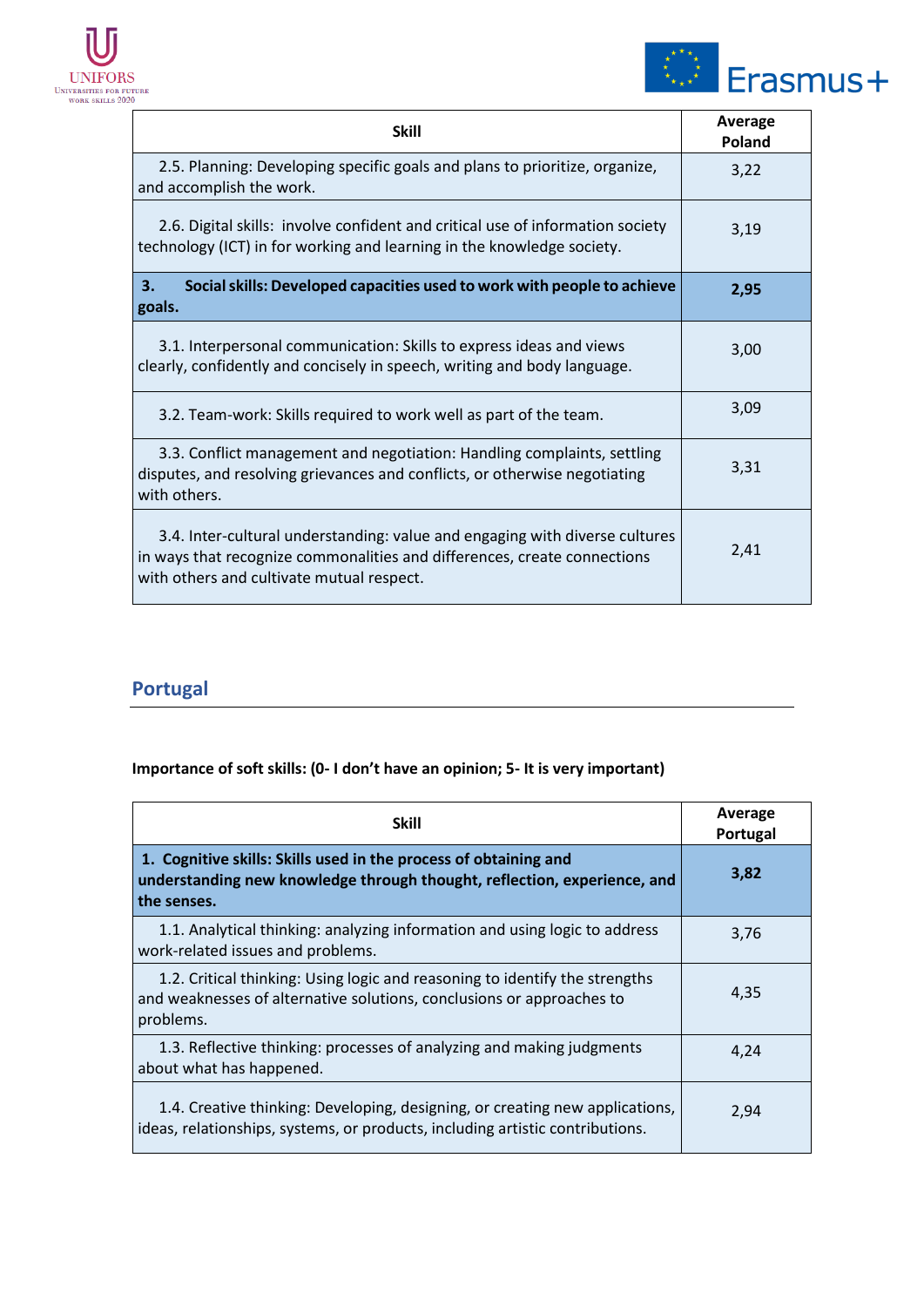



| <b>Skill</b>                                                                                                                                                                                         | Average<br>Portugal |
|------------------------------------------------------------------------------------------------------------------------------------------------------------------------------------------------------|---------------------|
| 2. Methodological skills: Developed capacities used to allocate resources<br>efficiently.                                                                                                            | 3,47                |
| 2.1. Time management: Managing one's own time and the time of others.                                                                                                                                | 3,24                |
| 2.2. Problem Solving: identifying complex problems and reviewing related<br>information to develop and evaluate options and implement solutions.                                                     | 3,47                |
| 2.3. Decision-making: Considering the relative costs and benefits of<br>potential actions to choose the most appropriate one.                                                                        | 3,59                |
| 2.4. Learning strategies: Selecting and using training/instructional<br>methods and procedures appropriate for the situation when learning or<br>teaching new things.                                | 3,59                |
| 2.5. Planning: Developing specific goals and plans to prioritize, organize,<br>and accomplish the work.                                                                                              | 3,53                |
| 2.6. Digital skills: involve confident and critical use of information society<br>technology (ICT) in for working and learning in the knowledge society.                                             | 3,41                |
| Social skills: Developed capacities used to work with people to achieve<br>3.<br>goals.                                                                                                              | 3,28                |
| 3.1. Interpersonal communication: Skills to express ideas and views<br>clearly, confidently and concisely in speech, writing and body language.                                                      | 3,47                |
| 3.2. Team-work: Skills required to work well as part of the team.                                                                                                                                    | 3,24                |
| 3.3. Conflict management and negotiation: Handling complaints, settling<br>disputes, and resolving grievances and conflicts, or otherwise negotiating<br>with others.                                | 3,29                |
| 3.4. Inter-cultural understanding: value and engaging with diverse cultures<br>in ways that recognize commonalities and differences, create connections<br>with others and cultivate mutual respect. | 3,12                |

| <b>Skill</b>                                                                                                                                                | Average<br>Portugal |
|-------------------------------------------------------------------------------------------------------------------------------------------------------------|---------------------|
| 1. Cognitive skills: Skills used in the process of obtaining and<br>understanding new knowledge through thought, reflection, experience, and<br>the senses. | 4.05                |
| 1.1. Analytical thinking: analyzing information and using logic to address<br>work-related issues and problems.                                             | 3,71                |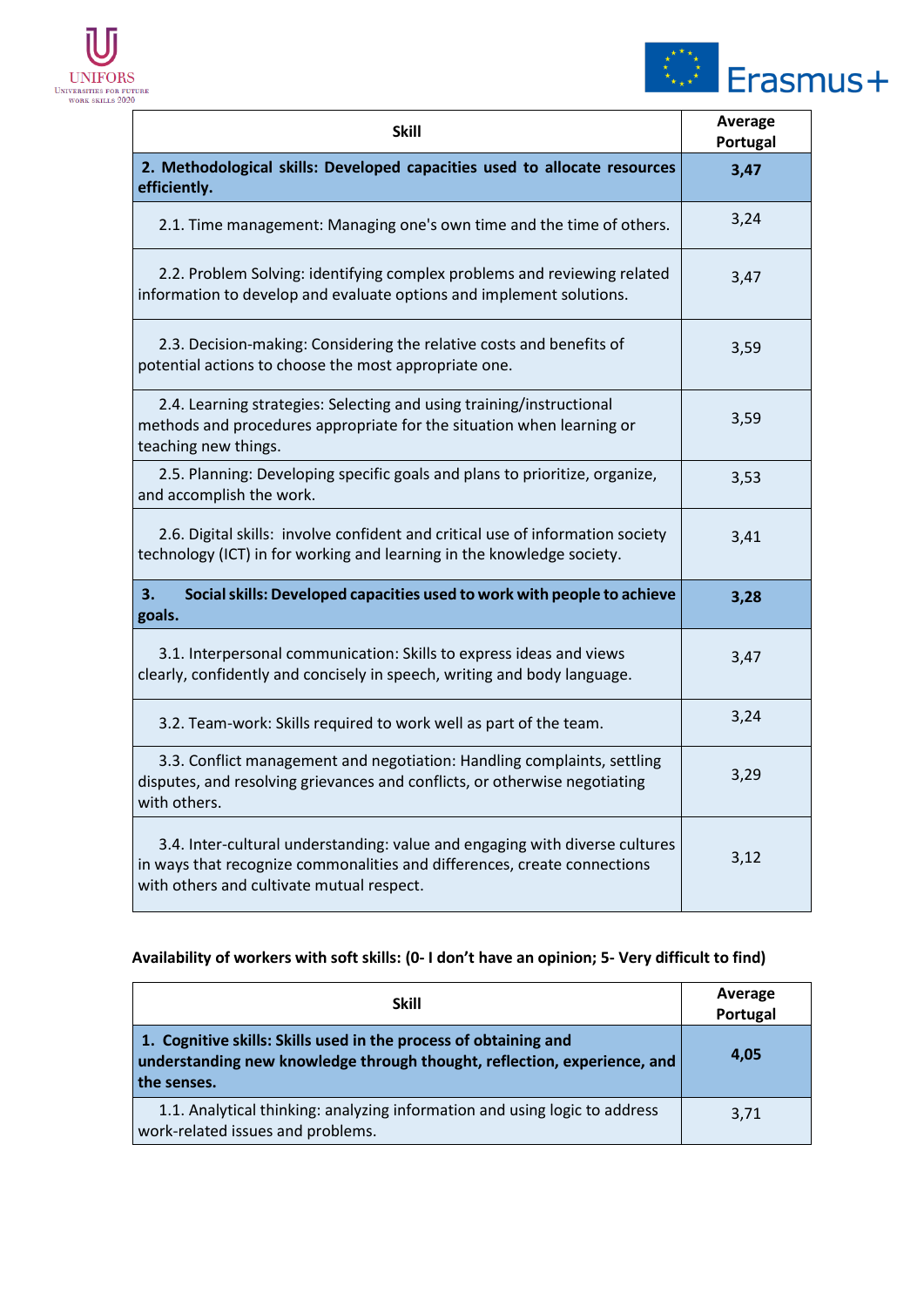



| <b>Skill</b>                                                                                                                                                                                         | <b>Average</b><br>Portugal |
|------------------------------------------------------------------------------------------------------------------------------------------------------------------------------------------------------|----------------------------|
| 1.2. Critical thinking: Using logic and reasoning to identify the strengths<br>and weaknesses of alternative solutions, conclusions or approaches to<br>problems.                                    | 4,41                       |
| 1.3. Reflective thinking: processes of analyzing and making judgments<br>about what has happened.                                                                                                    | 3,41                       |
| 1.4. Creative thinking: Developing, designing, or creating new applications,<br>ideas, relationships, systems, or products, including artistic contributions.                                        | 4,65                       |
| 2. Methodological skills: Developed capacities used to allocate resources<br>efficiently.                                                                                                            | 3,58                       |
| 2.1. Time management: Managing one's own time and the time of others.                                                                                                                                | 3,59                       |
| 2.2. Problem Solving: identifying complex problems and reviewing related<br>information to develop and evaluate options and implement solutions.                                                     | 3,65                       |
| 2.3. Decision-making: Considering the relative costs and benefits of<br>potential actions to choose the most appropriate one.                                                                        | 3,18                       |
| 2.4. Learning strategies: Selecting and using training/instructional<br>methods and procedures appropriate for the situation when learning or<br>teaching new things.                                | 4,24                       |
| 2.5. Planning: Developing specific goals and plans to prioritize, organize,<br>and accomplish the work.                                                                                              | 3,41                       |
| 2.6. Digital skills: involve confident and critical use of information society<br>technology (ICT) in for working and learning in the knowledge society.                                             | 3,41                       |
| Social skills: Developed capacities used to work with people to achieve<br>3.<br>goals.                                                                                                              | 2,71                       |
| 3.1. Interpersonal communication: Skills to express ideas and views<br>clearly, confidently and concisely in speech, writing and body language.                                                      | 2,47                       |
| 3.2. Team-work: Skills required to work well as part of the team.                                                                                                                                    | 2,41                       |
| 3.3. Conflict management and negotiation: Handling complaints, settling<br>disputes, and resolving grievances and conflicts, or otherwise negotiating<br>with others.                                | 2,94                       |
| 3.4. Inter-cultural understanding: value and engaging with diverse cultures<br>in ways that recognize commonalities and differences, create connections<br>with others and cultivate mutual respect. | 3,00                       |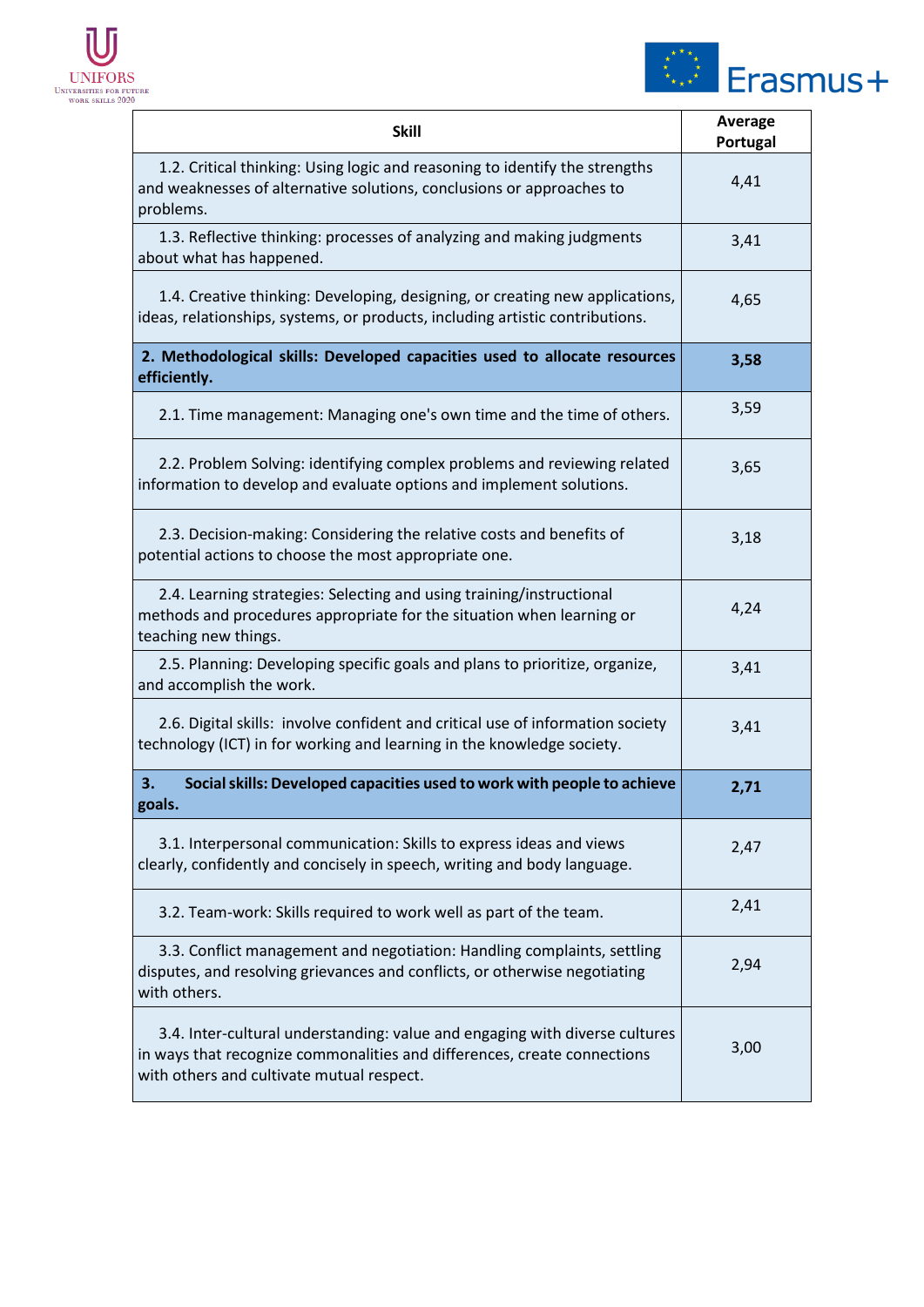



#### <span id="page-24-0"></span>**Romania**

| <b>Skill</b>                                                                                                                                                          | <b>Average</b><br>Romania |
|-----------------------------------------------------------------------------------------------------------------------------------------------------------------------|---------------------------|
| 1. Cognitive skills: Skills used in the process of obtaining and<br>understanding new knowledge through thought, reflection, experience, and<br>the senses.           | 3,53                      |
| 1.1. Analytical thinking: analyzing information and using logic to address<br>work-related issues and problems.                                                       | 3,66                      |
| 1.2. Critical thinking: Using logic and reasoning to identify the strengths<br>and weaknesses of alternative solutions, conclusions or approaches to<br>problems.     | 3,31                      |
| 1.3. Reflective thinking: processes of analyzing and making judgments<br>about what has happened.                                                                     | 3,34                      |
| 1.4. Creative thinking: Developing, designing, or creating new applications,<br>ideas, relationships, systems, or products, including artistic contributions.         | 3,81                      |
| 2. Methodological skills: Developed capacities used to allocate resources<br>efficiently.                                                                             | 3,84                      |
| 2.1. Time management: Managing one's own time and the time of others.                                                                                                 | 3,69                      |
| 2.2. Problem Solving: identifying complex problems and reviewing related<br>information to develop and evaluate options and implement solutions.                      | 3,72                      |
| 2.3. Decision-making: Considering the relative costs and benefits of<br>potential actions to choose the most appropriate one.                                         | 4,06                      |
| 2.4. Learning strategies: Selecting and using training/instructional<br>methods and procedures appropriate for the situation when learning or<br>teaching new things. | 3,72                      |
| 2.5. Planning: Developing specific goals and plans to prioritize, organize,<br>and accomplish the work.                                                               | 3,72                      |
| 2.6. Digital skills: involve confident and critical use of information society<br>technology (ICT) in for working and learning in the knowledge society.              | 4,13                      |
| Social skills: Developed capacities used to work with people to achieve<br>3.<br>goals.                                                                               | 3,77                      |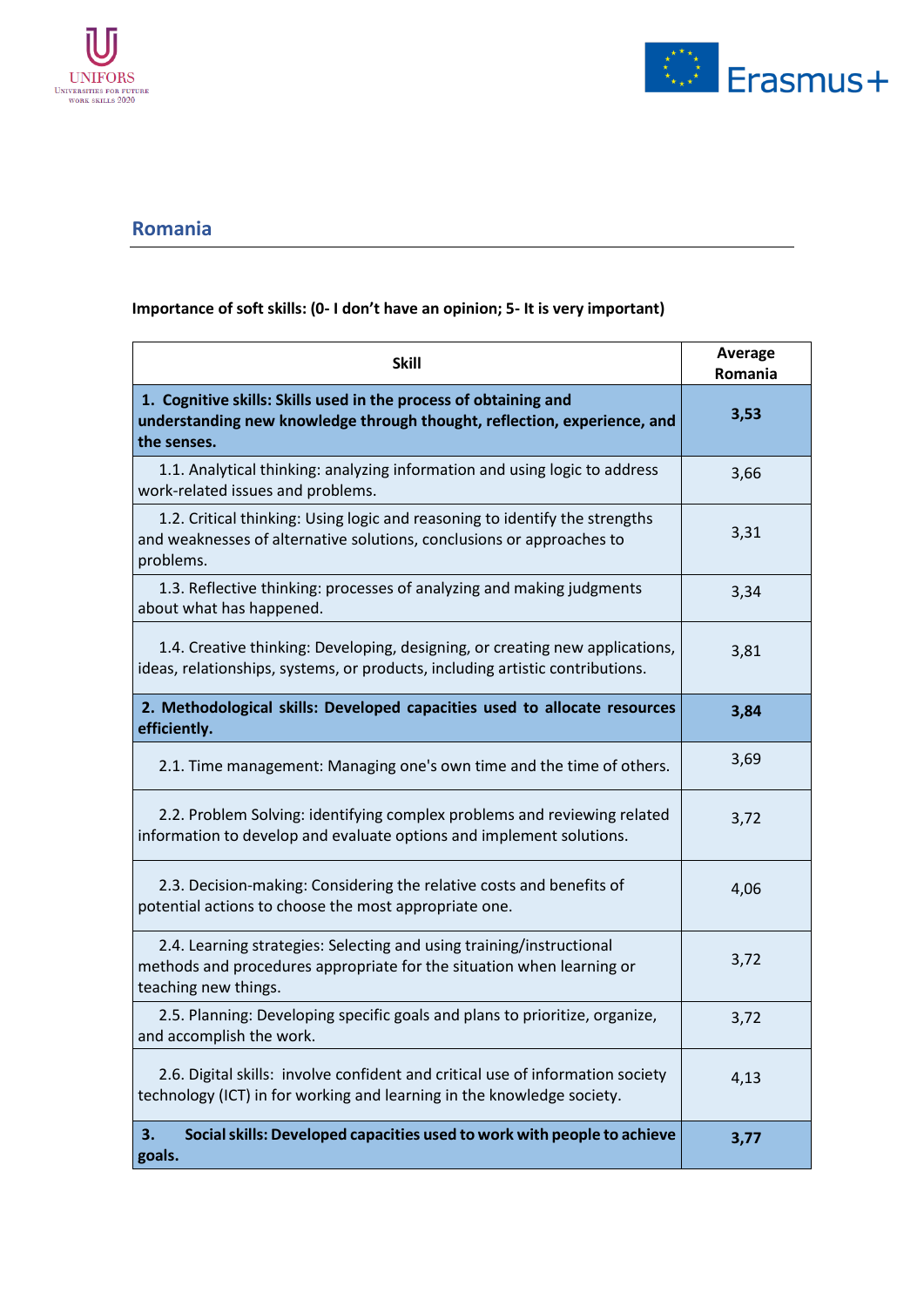



| <b>Skill</b>                                                                                                                                                                                         | Average<br>Romania |
|------------------------------------------------------------------------------------------------------------------------------------------------------------------------------------------------------|--------------------|
| 3.1. Interpersonal communication: Skills to express ideas and views<br>clearly, confidently and concisely in speech, writing and body language.                                                      | 3,97               |
| 3.2. Team-work: Skills required to work well as part of the team.                                                                                                                                    | 4,06               |
| 3.3. Conflict management and negotiation: Handling complaints, settling<br>disputes, and resolving grievances and conflicts, or otherwise negotiating<br>with others.                                | 3,56               |
| 3.4. Inter-cultural understanding: value and engaging with diverse cultures<br>in ways that recognize commonalities and differences, create connections<br>with others and cultivate mutual respect. | 3,47               |

| <b>Skill</b>                                                                                                                                                          | Average<br>Romania |
|-----------------------------------------------------------------------------------------------------------------------------------------------------------------------|--------------------|
| 1. Cognitive skills: Skills used in the process of obtaining and<br>understanding new knowledge through thought, reflection, experience, and<br>the senses.           | 2,91               |
| 1.1. Analytical thinking: analyzing information and using logic to address<br>work-related issues and problems.                                                       | 3,19               |
| 1.2. Critical thinking: Using logic and reasoning to identify the strengths<br>and weaknesses of alternative solutions, conclusions or approaches to<br>problems.     | 2,72               |
| 1.3. Reflective thinking: processes of analyzing and making judgments<br>about what has happened.                                                                     | 2,91               |
| 1.4. Creative thinking: Developing, designing, or creating new applications,<br>ideas, relationships, systems, or products, including artistic contributions.         | 2,81               |
| 2. Methodological skills: Developed capacities used to allocate resources<br>efficiently.                                                                             | 3,03               |
| 2.1. Time management: Managing one's own time and the time of others.                                                                                                 | 2,97               |
| 2.2. Problem Solving: identifying complex problems and reviewing related<br>information to develop and evaluate options and implement solutions.                      | 3,03               |
| 2.3. Decision-making: Considering the relative costs and benefits of<br>potential actions to choose the most appropriate one.                                         | 3,00               |
| 2.4. Learning strategies: Selecting and using training/instructional<br>methods and procedures appropriate for the situation when learning or<br>teaching new things. | 2,94               |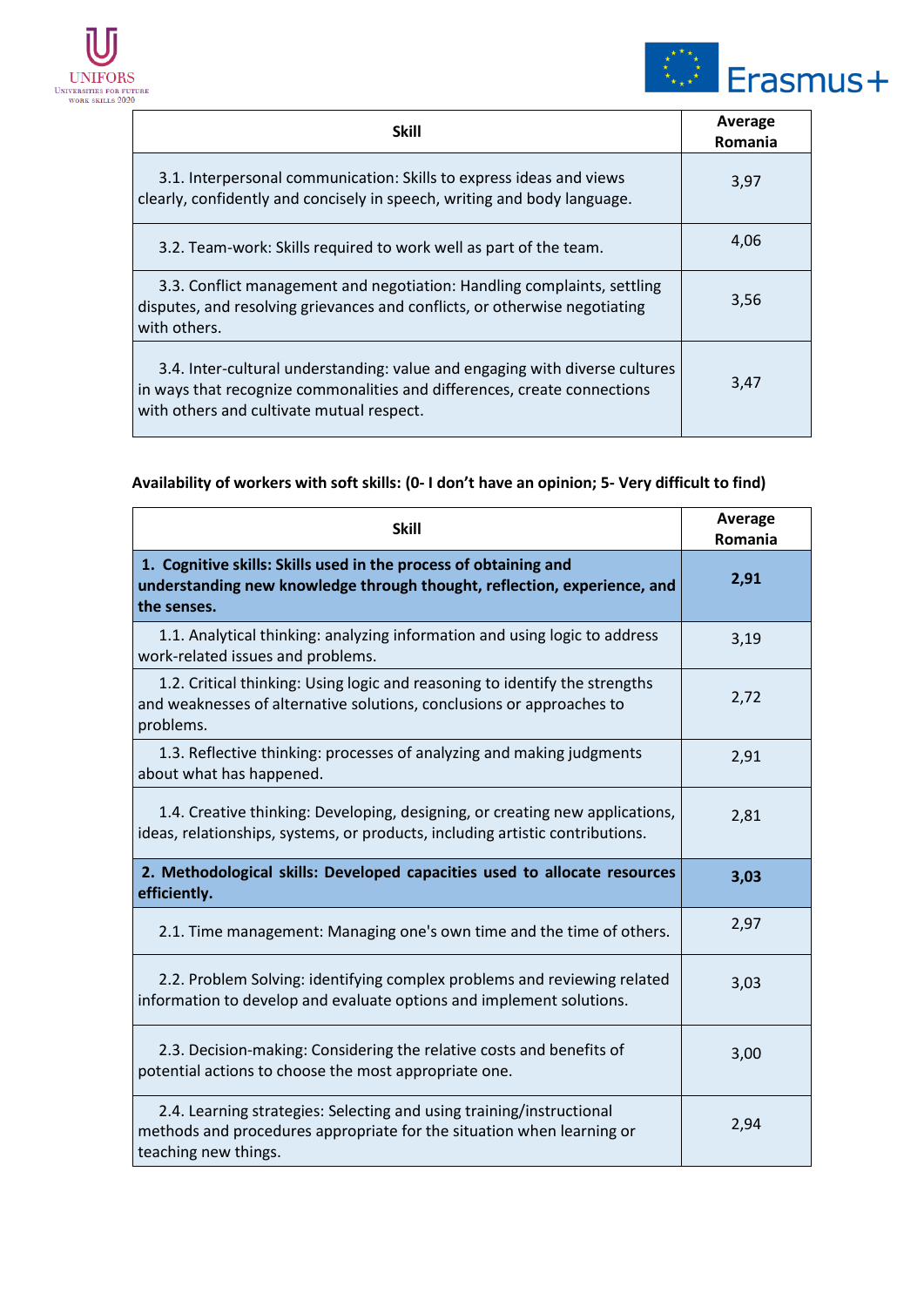



| <b>Skill</b>                                                                                                                                                                                         | Average<br>Romania |
|------------------------------------------------------------------------------------------------------------------------------------------------------------------------------------------------------|--------------------|
| 2.5. Planning: Developing specific goals and plans to prioritize, organize,<br>and accomplish the work.                                                                                              | 3,09               |
| 2.6. Digital skills: involve confident and critical use of information society<br>technology (ICT) in for working and learning in the knowledge society.                                             | 3,16               |
| 3.<br>Social skills: Developed capacities used to work with people to achieve<br>goals.                                                                                                              | 2,72               |
| 3.1. Interpersonal communication: Skills to express ideas and views<br>clearly, confidently and concisely in speech, writing and body language.                                                      | 2,75               |
| 3.2. Team-work: Skills required to work well as part of the team.                                                                                                                                    | 2,66               |
| 3.3. Conflict management and negotiation: Handling complaints, settling<br>disputes, and resolving grievances and conflicts, or otherwise negotiating<br>with others.                                | 2,72               |
| 3.4. Inter-cultural understanding: value and engaging with diverse cultures<br>in ways that recognize commonalities and differences, create connections<br>with others and cultivate mutual respect. | 2,75               |

## <span id="page-26-0"></span>**Spain**

| <b>Skill</b>                                                                                                                                                      | Average<br><b>Spain</b> |
|-------------------------------------------------------------------------------------------------------------------------------------------------------------------|-------------------------|
| 1. Cognitive skills: Skills used in the process of obtaining and<br>understanding new knowledge through thought, reflection, experience, and<br>the senses.       | 4,23                    |
| 1.1. Analytical thinking: analyzing information and using logic to address<br>work-related issues and problems.                                                   | 4,43                    |
| 1.2. Critical thinking: Using logic and reasoning to identify the strengths<br>and weaknesses of alternative solutions, conclusions or approaches to<br>problems. | 4,40                    |
| 1.3. Reflective thinking: processes of analyzing and making judgments<br>about what has happened.                                                                 | 4,00                    |
| 1.4. Creative thinking: Developing, designing, or creating new applications,<br>ideas, relationships, systems, or products, including artistic contributions.     | 4,09                    |
| 2. Methodological skills: Developed capacities used to allocate resources<br>efficiently.                                                                         | 3,89                    |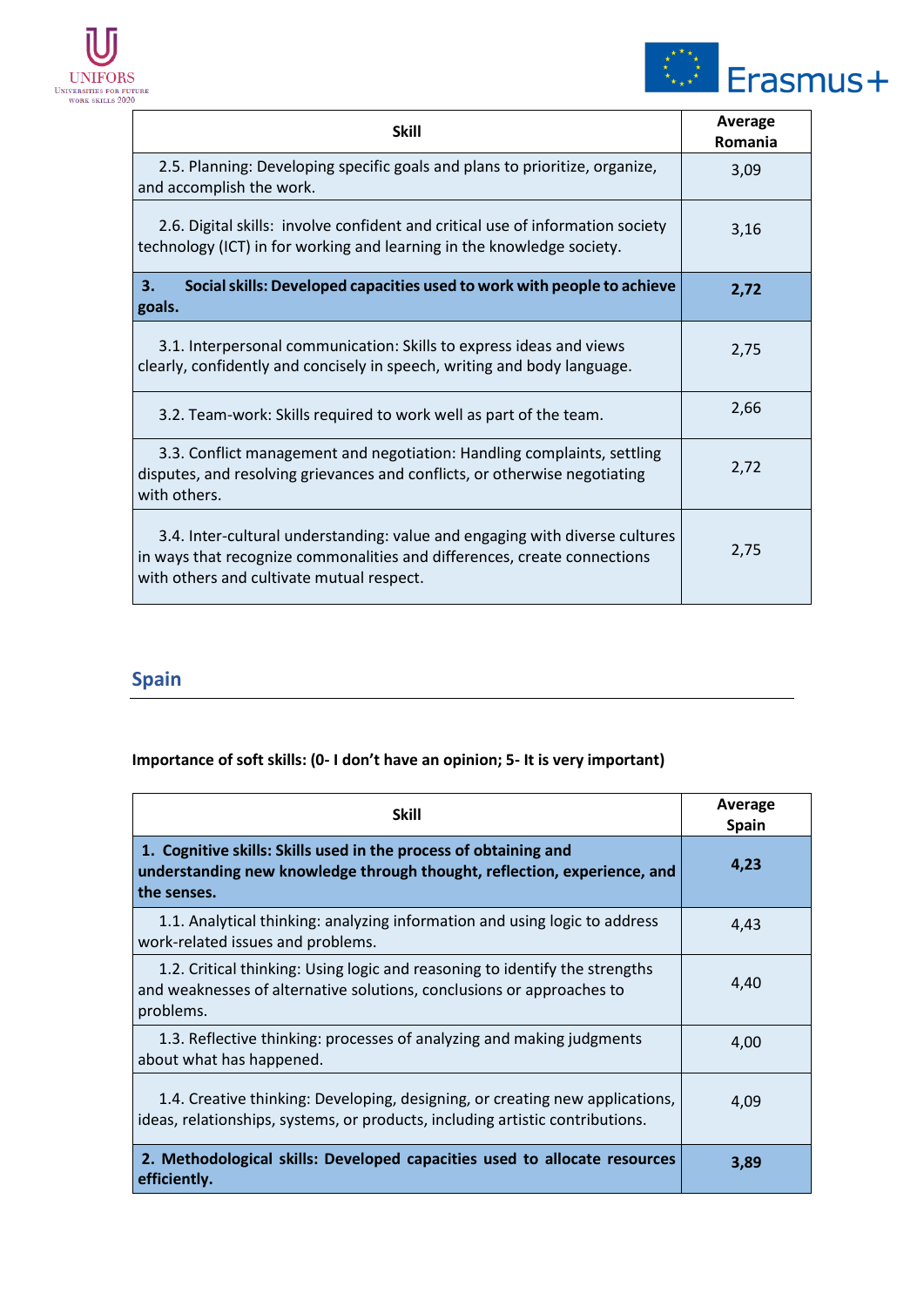



| Skill                                                                                                                                                                                                | <b>Average</b><br><b>Spain</b> |
|------------------------------------------------------------------------------------------------------------------------------------------------------------------------------------------------------|--------------------------------|
| 2.1. Time management: Managing one's own time and the time of others.                                                                                                                                | 4,03                           |
| 2.2. Problem Solving: identifying complex problems and reviewing related<br>information to develop and evaluate options and implement solutions.                                                     | 4,00                           |
| 2.3. Decision-making: Considering the relative costs and benefits of<br>potential actions to choose the most appropriate one.                                                                        | 3,66                           |
| 2.4. Learning strategies: Selecting and using training/instructional<br>methods and procedures appropriate for the situation when learning or<br>teaching new things.                                | 3,66                           |
| 2.5. Planning: Developing specific goals and plans to prioritize, organize,<br>and accomplish the work.                                                                                              | 3,74                           |
| 2.6. Digital skills: involve confident and critical use of information society<br>technology (ICT) in for working and learning in the knowledge society.                                             | 4,23                           |
| Social skills: Developed capacities used to work with people to achieve<br>З.<br>goals.                                                                                                              | 3,84                           |
| 3.1. Interpersonal communication: Skills to express ideas and views<br>clearly, confidently and concisely in speech, writing and body language.                                                      | 3,94                           |
| 3.2. Team-work: Skills required to work well as part of the team.                                                                                                                                    | 4,40                           |
| 3.3. Conflict management and negotiation: Handling complaints, settling<br>disputes, and resolving grievances and conflicts, or otherwise negotiating<br>with others.                                | 3,51                           |
| 3.4. Inter-cultural understanding: value and engaging with diverse cultures<br>in ways that recognize commonalities and differences, create connections<br>with others and cultivate mutual respect. | 3,49                           |

| <b>Skill</b>                                                                                                                                                | Average<br><b>Spain</b> |
|-------------------------------------------------------------------------------------------------------------------------------------------------------------|-------------------------|
| 1. Cognitive skills: Skills used in the process of obtaining and<br>understanding new knowledge through thought, reflection, experience, and<br>the senses. | 3,48                    |
| 1.1. Analytical thinking: analyzing information and using logic to address<br>work-related issues and problems.                                             | 3.51                    |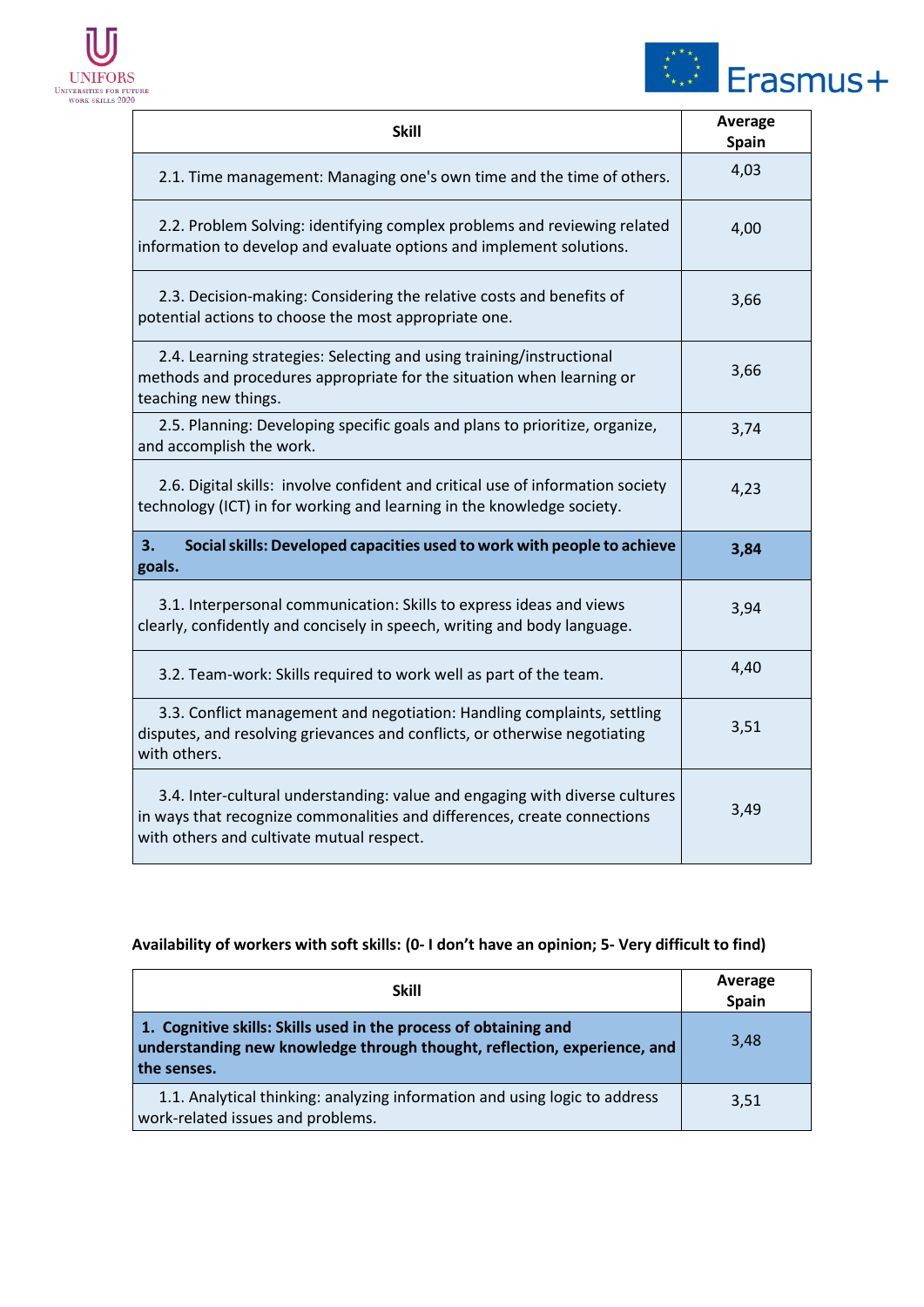



| <b>Skill</b>                                                                                                                                                                                         | <b>Average</b><br><b>Spain</b> |
|------------------------------------------------------------------------------------------------------------------------------------------------------------------------------------------------------|--------------------------------|
| 1.2. Critical thinking: Using logic and reasoning to identify the strengths<br>and weaknesses of alternative solutions, conclusions or approaches to<br>problems.                                    | 3,57                           |
| 1.3. Reflective thinking: processes of analyzing and making judgments<br>about what has happened.                                                                                                    | 3,51                           |
| 1.4. Creative thinking: Developing, designing, or creating new applications,<br>ideas, relationships, systems, or products, including artistic contributions.                                        | 3,31                           |
| 2. Methodological skills: Developed capacities used to allocate resources<br>efficiently.                                                                                                            | 3,39                           |
| 2.1. Time management: Managing one's own time and the time of others.                                                                                                                                | 3,46                           |
| 2.2. Problem Solving: identifying complex problems and reviewing related<br>information to develop and evaluate options and implement solutions.                                                     | 3,66                           |
| 2.3. Decision-making: Considering the relative costs and benefits of<br>potential actions to choose the most appropriate one.                                                                        | 3,83                           |
| 2.4. Learning strategies: Selecting and using training/instructional<br>methods and procedures appropriate for the situation when learning or<br>teaching new things.                                | 3,17                           |
| 2.5. Planning: Developing specific goals and plans to prioritize, organize,<br>and accomplish the work.                                                                                              | 3,34                           |
| 2.6. Digital skills: involve confident and critical use of information society<br>technology (ICT) in for working and learning in the knowledge society.                                             | 2,86                           |
| Social skills: Developed capacities used to work with people to achieve<br>3.<br>goals.                                                                                                              | 3,21                           |
| 3.1. Interpersonal communication: Skills to express ideas and views<br>clearly, confidently and concisely in speech, writing and body language.                                                      | 3,37                           |
| 3.2. Team-work: Skills required to work well as part of the team.                                                                                                                                    | 3,11                           |
| 3.3. Conflict management and negotiation: Handling complaints, settling<br>disputes, and resolving grievances and conflicts, or otherwise negotiating<br>with others.                                | 3,49                           |
| 3.4. Inter-cultural understanding: value and engaging with diverse cultures<br>in ways that recognize commonalities and differences, create connections<br>with others and cultivate mutual respect. | 2,86                           |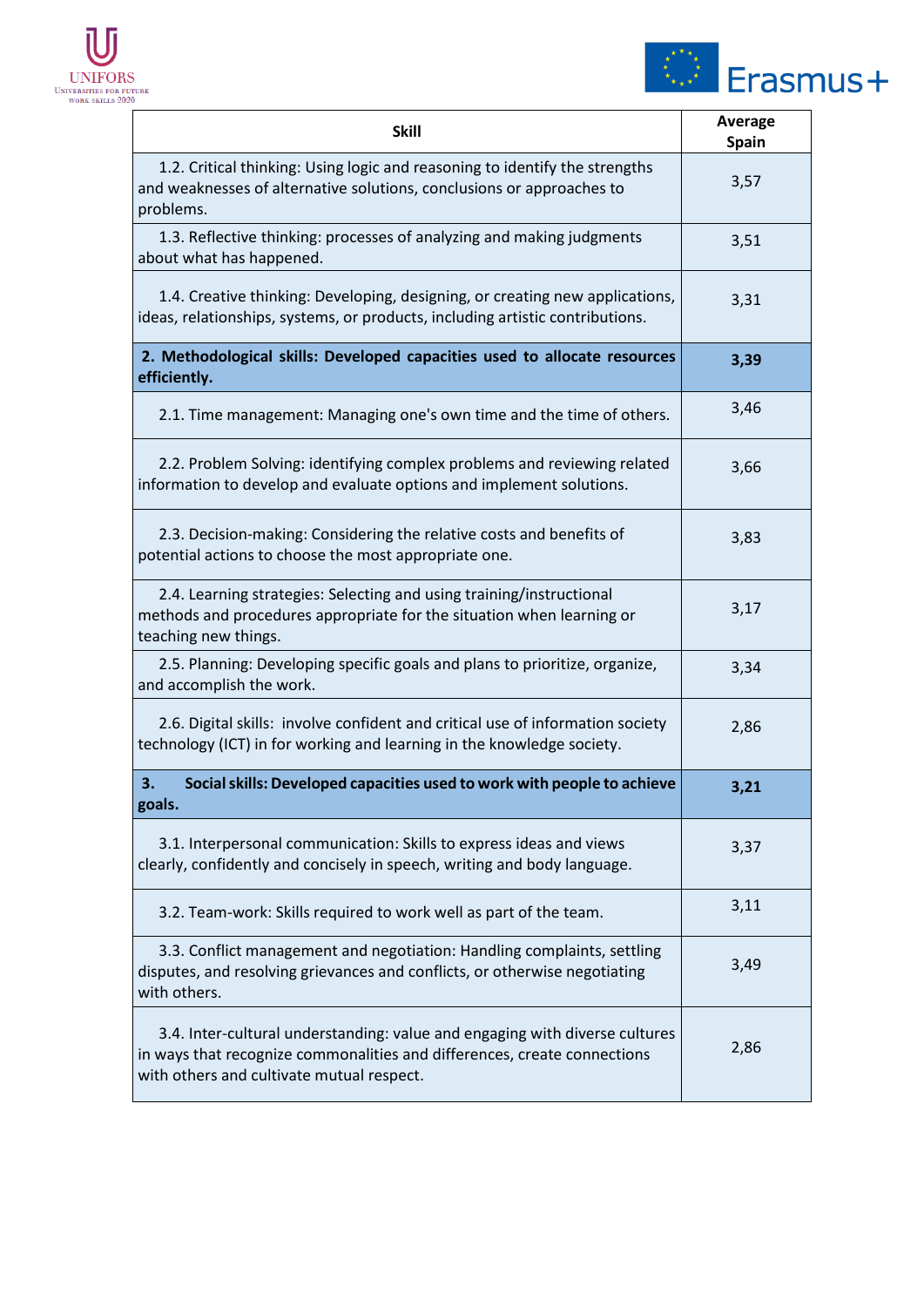



## <span id="page-29-0"></span>**Results by the size of the company**

## <span id="page-29-1"></span>**Large enterprises**

| <b>Skill</b>                                                                                                                                                          | Average |
|-----------------------------------------------------------------------------------------------------------------------------------------------------------------------|---------|
| 1. Cognitive skills: Skills used in the process of obtaining and<br>understanding new knowledge through thought, reflection, experience, and<br>the senses.           | 3,89    |
| 1.1. Analytical thinking: analyzing information and using logic to address<br>work-related issues and problems.                                                       | 3,88    |
| 1.2. Critical thinking: Using logic and reasoning to identify the strengths<br>and weaknesses of alternative solutions, conclusions or approaches to<br>problems.     | 3,41    |
| 1.3. Reflective thinking: processes of analyzing and making judgments<br>about what has happened.                                                                     | 3,50    |
| 1.4. Creative thinking: Developing, designing, or creating new applications,<br>ideas, relationships, systems, or products, including artistic contributions.         | 3,82    |
| 2. Methodological skills: Developed capacities used to allocate resources<br>efficiently.                                                                             | 3,89    |
| 2.1. Time management: Managing one's own time and the time of others.                                                                                                 | 3,79    |
| 2.2. Problem Solving: identifying complex problems and reviewing related<br>information to develop and evaluate options and implement solutions.                      | 3,43    |
| 2.3. Decision-making: Considering the relative costs and benefits of<br>potential actions to choose the most appropriate one.                                         | 3,70    |
| 2.4. Learning strategies: Selecting and using training/instructional<br>methods and procedures appropriate for the situation when learning or<br>teaching new things. | 3,86    |
| 2.5. Planning: Developing specific goals and plans to prioritize, organize,<br>and accomplish the work.                                                               | 3,95    |
| 2.6. Digital skills: involve confident and critical use of information society<br>technology (ICT) in for working and learning in the knowledge society.              | 4,34    |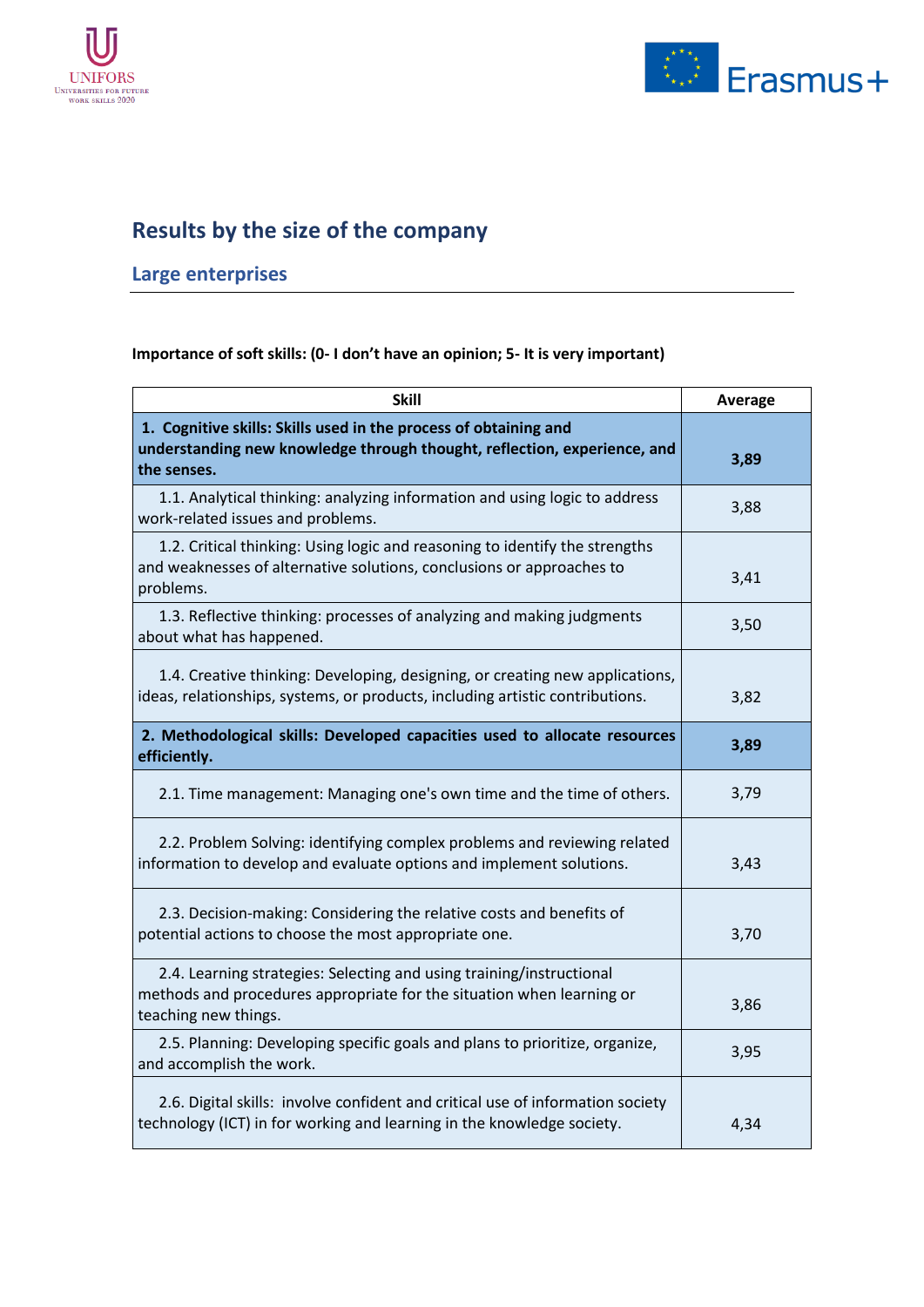



| <b>Skill</b>                                                                                                                                                                                         | Average |
|------------------------------------------------------------------------------------------------------------------------------------------------------------------------------------------------------|---------|
| Social skills: Developed capacities used to work with people to achieve<br>3.<br>goals.                                                                                                              | 3,55    |
| 3.1. Interpersonal communication: Skills to express ideas and views<br>clearly, confidently and concisely in speech, writing and body language.                                                      | 3,29    |
| 3.2. Team-work: Skills required to work well as part of the team.                                                                                                                                    | 3,89    |
| 3.3. Conflict management and negotiation: Handling complaints, settling<br>disputes, and resolving grievances and conflicts, or otherwise negotiating<br>with others.                                | 3,88    |
| 3.4. Inter-cultural understanding: value and engaging with diverse cultures<br>in ways that recognize commonalities and differences, create connections<br>with others and cultivate mutual respect. | 3,41    |

| <b>Skill</b>                                                                                                                                                          | Average |
|-----------------------------------------------------------------------------------------------------------------------------------------------------------------------|---------|
| 1. Cognitive skills: Skills used in the process of obtaining and<br>understanding new knowledge through thought, reflection, experience, and<br>the senses.           | 3,27    |
| 1.1. Analytical thinking: analyzing information and using logic to address<br>work-related issues and problems.                                                       | 3,23    |
| 1.2. Critical thinking: Using logic and reasoning to identify the strengths<br>and weaknesses of alternative solutions, conclusions or approaches to<br>problems.     | 3,14    |
| 1.3. Reflective thinking: processes of analyzing and making judgments<br>about what has happened.                                                                     | 3,11    |
| 1.4. Creative thinking: Developing, designing, or creating new applications,<br>ideas, relationships, systems, or products, including artistic contributions.         | 3,09    |
| 2. Methodological skills: Developed capacities used to allocate resources<br>efficiently.                                                                             | 3,38    |
| 2.1. Time management: Managing one's own time and the time of others.                                                                                                 | 3,63    |
| 2.2. Problem Solving: identifying complex problems and reviewing related<br>information to develop and evaluate options and implement solutions.                      | 2,89    |
| 2.3. Decision-making: Considering the relative costs and benefits of<br>potential actions to choose the most appropriate one.                                         | 3,32    |
| 2.4. Learning strategies: Selecting and using training/instructional<br>methods and procedures appropriate for the situation when learning or<br>teaching new things. | 2,71    |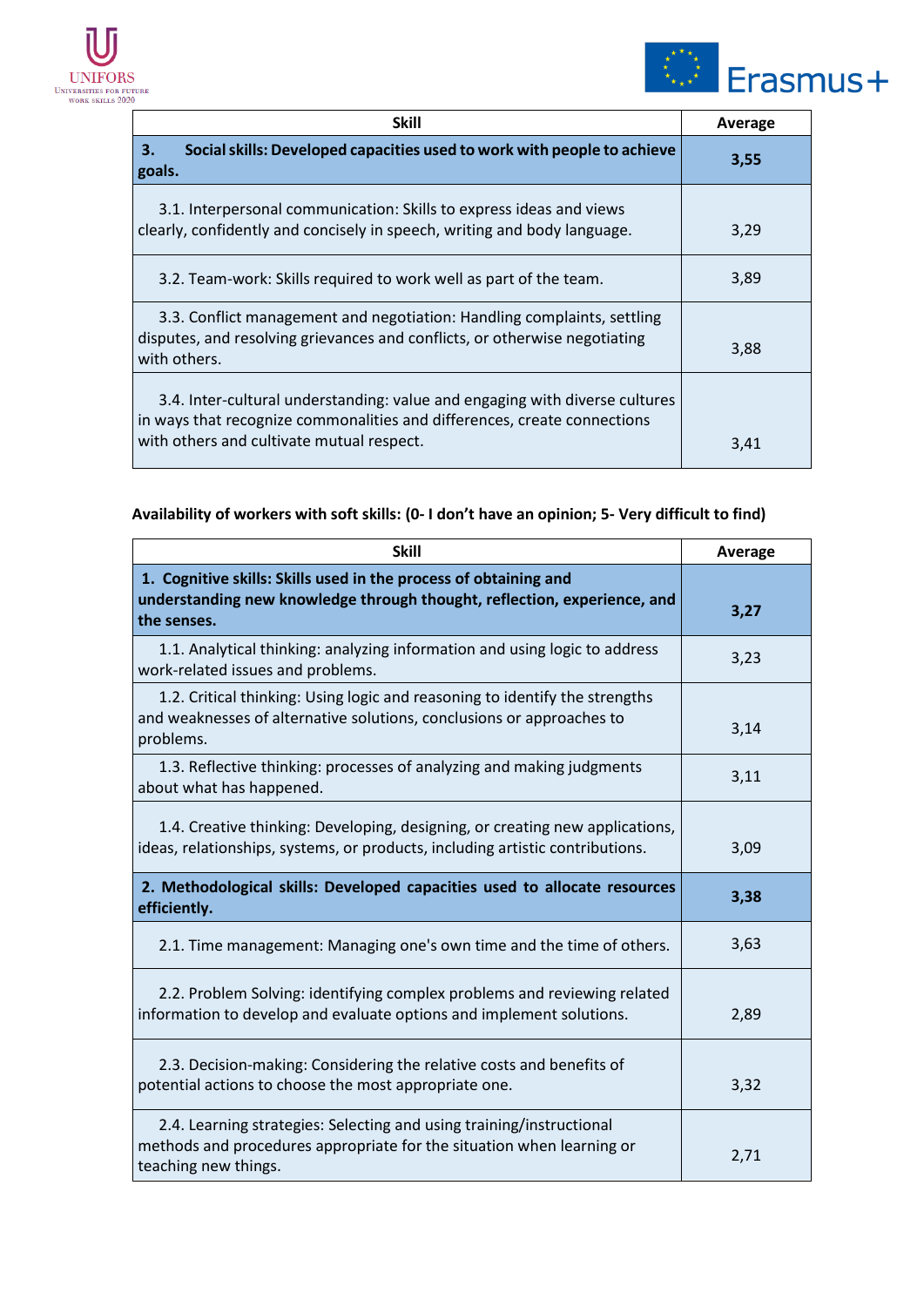



| <b>Skill</b>                                                                                                                                                                                         | Average |
|------------------------------------------------------------------------------------------------------------------------------------------------------------------------------------------------------|---------|
| 2.5. Planning: Developing specific goals and plans to prioritize, organize,<br>and accomplish the work.                                                                                              | 3,07    |
| 2.6. Digital skills: involve confident and critical use of information society<br>technology (ICT) in for working and learning in the knowledge society.                                             | 2,77    |
| Social skills: Developed capacities used to work with people to achieve<br>3.<br>goals.                                                                                                              | 3,46    |
| 3.1. Interpersonal communication: Skills to express ideas and views<br>clearly, confidently and concisely in speech, writing and body language.                                                      | 2,77    |
| 3.2. Team-work: Skills required to work well as part of the team.                                                                                                                                    | 3,27    |
| 3.3. Conflict management and negotiation: Handling complaints, settling<br>disputes, and resolving grievances and conflicts, or otherwise negotiating<br>with others.                                | 3,23    |
| 3.4. Inter-cultural understanding: value and engaging with diverse cultures<br>in ways that recognize commonalities and differences, create connections<br>with others and cultivate mutual respect. | 3,14    |

## <span id="page-31-0"></span>**Medium-size enterprises**

| <b>Skill</b>                                                                                                                                                      | Average |
|-------------------------------------------------------------------------------------------------------------------------------------------------------------------|---------|
| 1. Cognitive skills: Skills used in the process of obtaining and<br>understanding new knowledge through thought, reflection, experience, and<br>the senses.       | 3,89    |
| 1.1. Analytical thinking: analyzing information and using logic to address<br>work-related issues and problems.                                                   | 4,07    |
| 1.2. Critical thinking: Using logic and reasoning to identify the strengths<br>and weaknesses of alternative solutions, conclusions or approaches to<br>problems. | 3,78    |
| 1.3. Reflective thinking: processes of analyzing and making judgments<br>about what has happened.                                                                 | 3,67    |
| 1.4. Creative thinking: Developing, designing, or creating new applications,<br>ideas, relationships, systems, or products, including artistic contributions.     | 3,70    |
| 2. Methodological skills: Developed capacities used to allocate resources<br>efficiently.                                                                         | 3,85    |
| 2.1. Time management: Managing one's own time and the time of others.                                                                                             | 3,48    |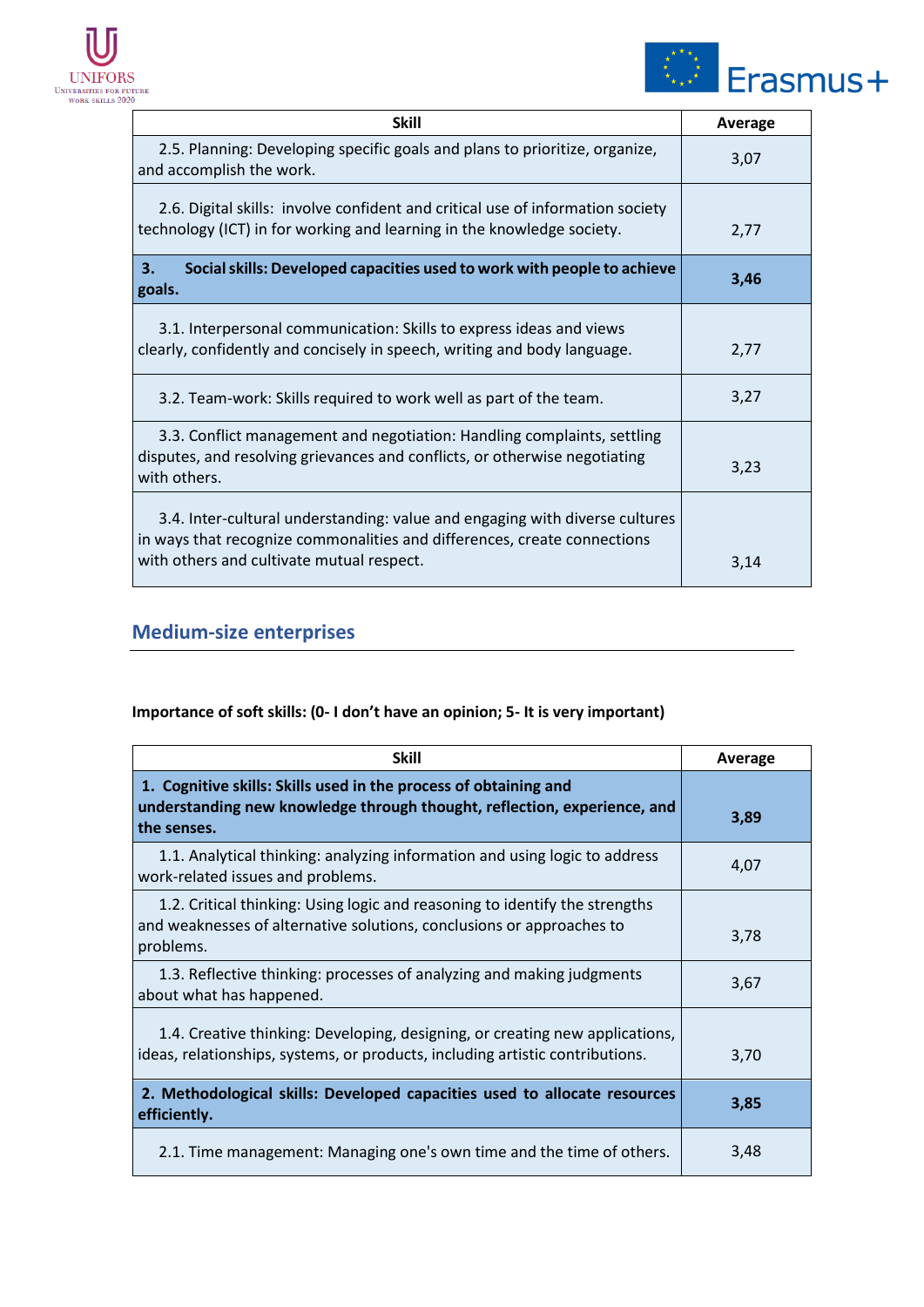



| <b>Skill</b>                                                                                                                                                                                         | <b>Average</b> |
|------------------------------------------------------------------------------------------------------------------------------------------------------------------------------------------------------|----------------|
| 2.2. Problem Solving: identifying complex problems and reviewing related<br>information to develop and evaluate options and implement solutions.                                                     | 3,52           |
| 2.3. Decision-making: Considering the relative costs and benefits of<br>potential actions to choose the most appropriate one.                                                                        | 3,70           |
| 2.4. Learning strategies: Selecting and using training/instructional<br>methods and procedures appropriate for the situation when learning or<br>teaching new things.                                | 3,74           |
| 2.5. Planning: Developing specific goals and plans to prioritize, organize,<br>and accomplish the work.                                                                                              | 4,07           |
| 2.6. Digital skills: involve confident and critical use of information society<br>technology (ICT) in for working and learning in the knowledge society.                                             | 4,19           |
| 3.<br>Social skills: Developed capacities used to work with people to achieve<br>goals.                                                                                                              | 3,56           |
| 3.1. Interpersonal communication: Skills to express ideas and views<br>clearly, confidently and concisely in speech, writing and body language.                                                      | 3,30           |
| 3.2. Team-work: Skills required to work well as part of the team.                                                                                                                                    | 3,89           |
| 3.3. Conflict management and negotiation: Handling complaints, settling<br>disputes, and resolving grievances and conflicts, or otherwise negotiating<br>with others.                                | 4,07           |
| 3.4. Inter-cultural understanding: value and engaging with diverse cultures<br>in ways that recognize commonalities and differences, create connections<br>with others and cultivate mutual respect. | 3,78           |

| <b>Skill</b>                                                                                                                                                      | Average |
|-------------------------------------------------------------------------------------------------------------------------------------------------------------------|---------|
| 1. Cognitive skills: Skills used in the process of obtaining and<br>understanding new knowledge through thought, reflection, experience, and<br>the senses.       | 3,27    |
| 1.1. Analytical thinking: analyzing information and using logic to address<br>work-related issues and problems.                                                   | 3,23    |
| 1.2. Critical thinking: Using logic and reasoning to identify the strengths<br>and weaknesses of alternative solutions, conclusions or approaches to<br>problems. | 3,14    |
| 1.3. Reflective thinking: processes of analyzing and making judgments<br>about what has happened.                                                                 | 3,11    |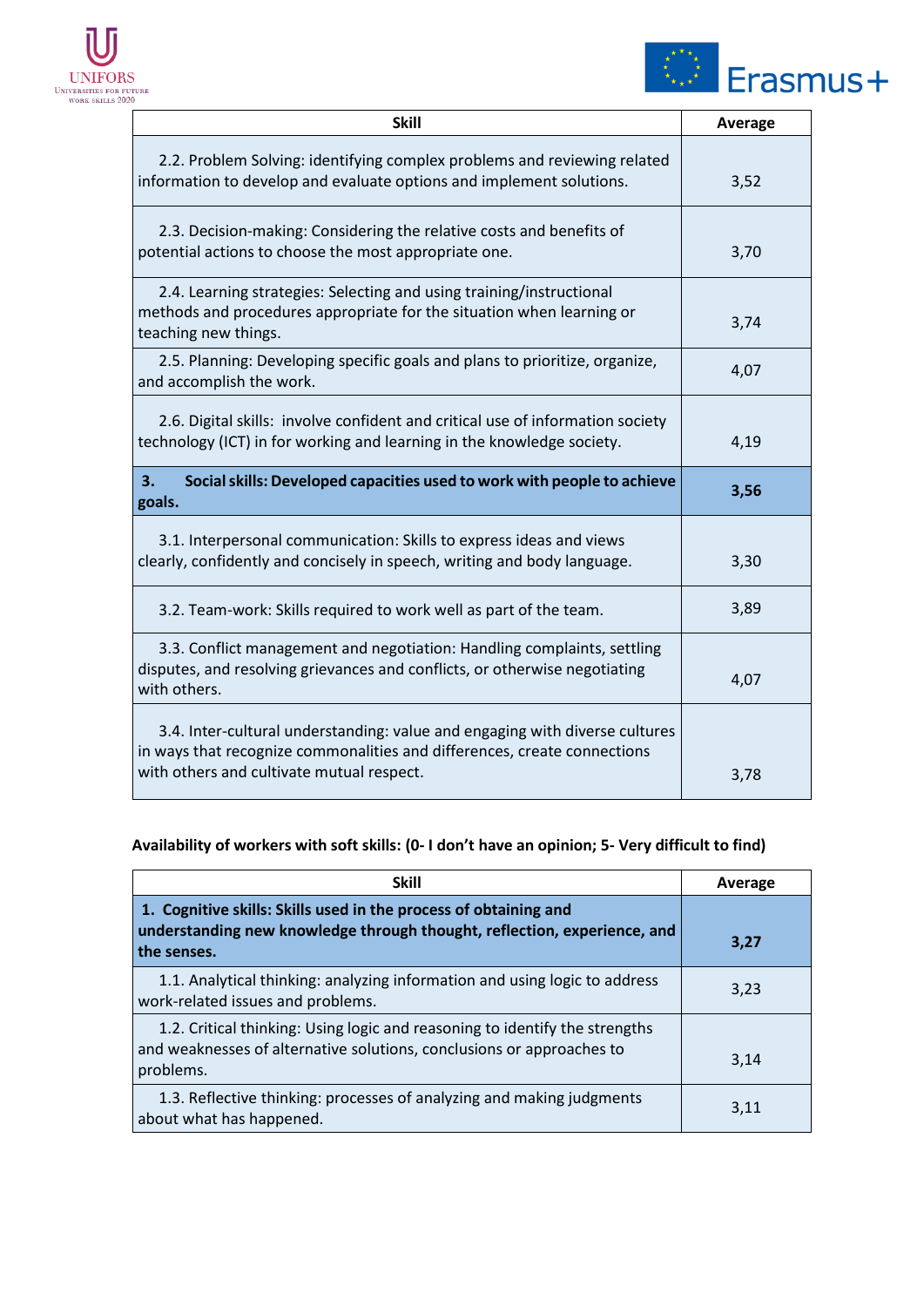



| <b>Skill</b>                                                                                                                                                                                         | Average |
|------------------------------------------------------------------------------------------------------------------------------------------------------------------------------------------------------|---------|
| 1.4. Creative thinking: Developing, designing, or creating new applications,<br>ideas, relationships, systems, or products, including artistic contributions.                                        | 3,09    |
| 2. Methodological skills: Developed capacities used to allocate resources<br>efficiently.                                                                                                            | 3,38    |
| 2.1. Time management: Managing one's own time and the time of others.                                                                                                                                | 3,63    |
| 2.2. Problem Solving: identifying complex problems and reviewing related<br>information to develop and evaluate options and implement solutions.                                                     | 2,89    |
| 2.3. Decision-making: Considering the relative costs and benefits of<br>potential actions to choose the most appropriate one.                                                                        | 3,32    |
| 2.4. Learning strategies: Selecting and using training/instructional<br>methods and procedures appropriate for the situation when learning or<br>teaching new things.                                | 2,71    |
| 2.5. Planning: Developing specific goals and plans to prioritize, organize,<br>and accomplish the work.                                                                                              | 3,07    |
| 2.6. Digital skills: involve confident and critical use of information society<br>technology (ICT) in for working and learning in the knowledge society.                                             | 2,77    |
| 3.<br>Social skills: Developed capacities used to work with people to achieve<br>goals.                                                                                                              | 3,46    |
| 3.1. Interpersonal communication: Skills to express ideas and views<br>clearly, confidently and concisely in speech, writing and body language.                                                      | 2,77    |
| 3.2. Team-work: Skills required to work well as part of the team.                                                                                                                                    | 3,27    |
| 3.3. Conflict management and negotiation: Handling complaints, settling<br>disputes, and resolving grievances and conflicts, or otherwise negotiating<br>with others.                                | 3,23    |
| 3.4. Inter-cultural understanding: value and engaging with diverse cultures<br>in ways that recognize commonalities and differences, create connections<br>with others and cultivate mutual respect. | 3,14    |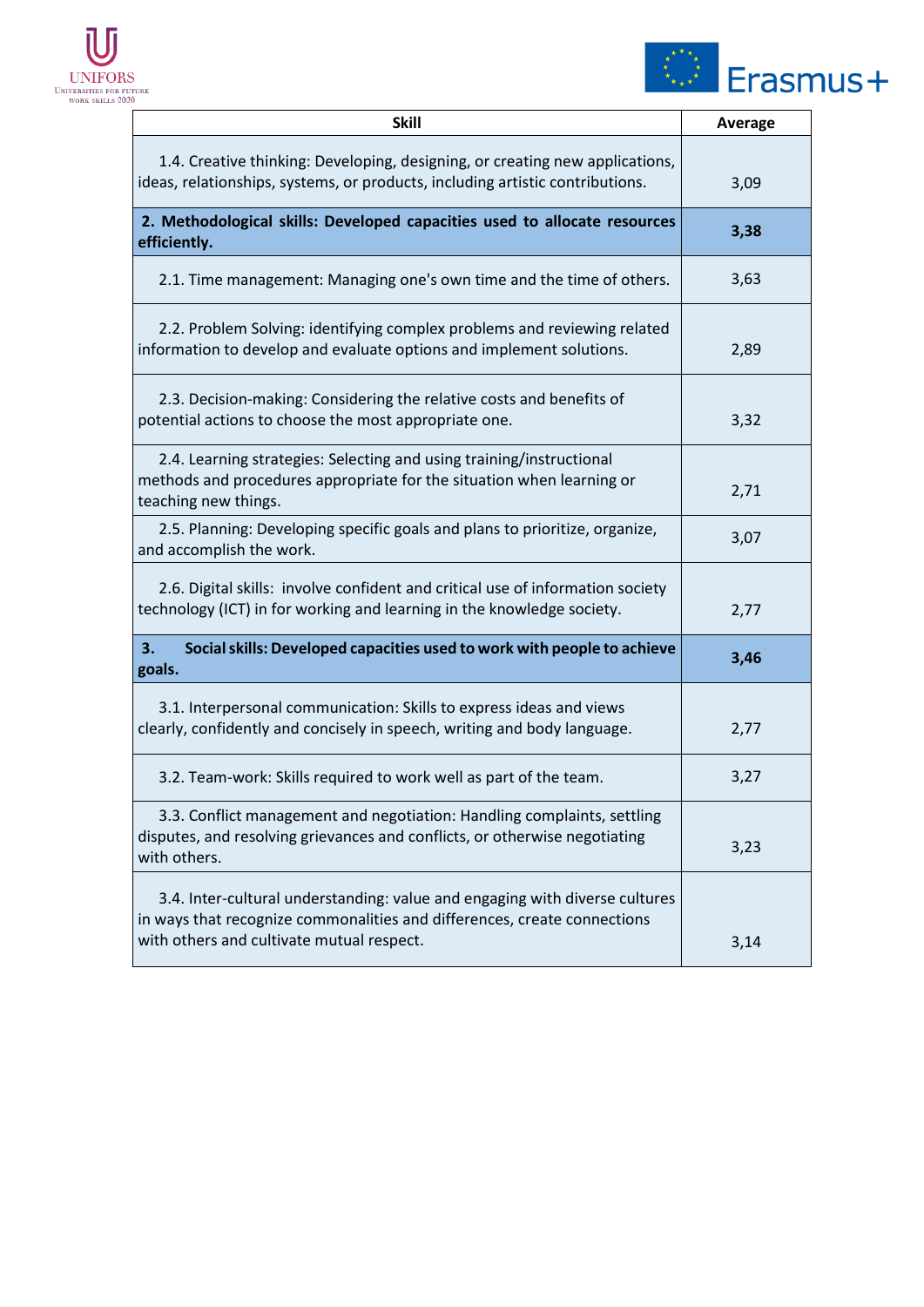



<span id="page-34-0"></span>**Small enterprises**

| <b>Skill</b>                                                                                                                                                          | Average |
|-----------------------------------------------------------------------------------------------------------------------------------------------------------------------|---------|
| 1. Cognitive skills: Skills used in the process of obtaining and<br>understanding new knowledge through thought, reflection, experience, and<br>the senses.           | 3,80    |
| 1.1. Analytical thinking: analyzing information and using logic to address<br>work-related issues and problems.                                                       | 3,98    |
| 1.2. Critical thinking: Using logic and reasoning to identify the strengths<br>and weaknesses of alternative solutions, conclusions or approaches to<br>problems.     | 4,03    |
| 1.3. Reflective thinking: processes of analyzing and making judgments<br>about what has happened.                                                                     | 3,55    |
| 1.4. Creative thinking: Developing, designing, or creating new applications,<br>ideas, relationships, systems, or products, including artistic contributions.         | 3,53    |
| 2. Methodological skills: Developed capacities used to allocate resources<br>efficiently.                                                                             | 3,65    |
| 2.1. Time management: Managing one's own time and the time of others.                                                                                                 | 3,85    |
| 2.2. Problem Solving: identifying complex problems and reviewing related<br>information to develop and evaluate options and implement solutions.                      | 3,45    |
| 2.3. Decision-making: Considering the relative costs and benefits of<br>potential actions to choose the most appropriate one.                                         | 3,63    |
| 2.4. Learning strategies: Selecting and using training/instructional<br>methods and procedures appropriate for the situation when learning or<br>teaching new things. | 3,65    |
| 2.5. Planning: Developing specific goals and plans to prioritize, organize,<br>and accomplish the work.                                                               | 3,63    |
| 2.6. Digital skills: involve confident and critical use of information society<br>technology (ICT) in for working and learning in the knowledge society.              | 3,78    |
| Social skills: Developed capacities used to work with people to achieve<br>3.<br>goals.                                                                               | 3,53    |
| 3.1. Interpersonal communication: Skills to express ideas and views<br>clearly, confidently and concisely in speech, writing and body language.                       | 3,38    |
| 3.2. Team-work: Skills required to work well as part of the team.                                                                                                     | 3,80    |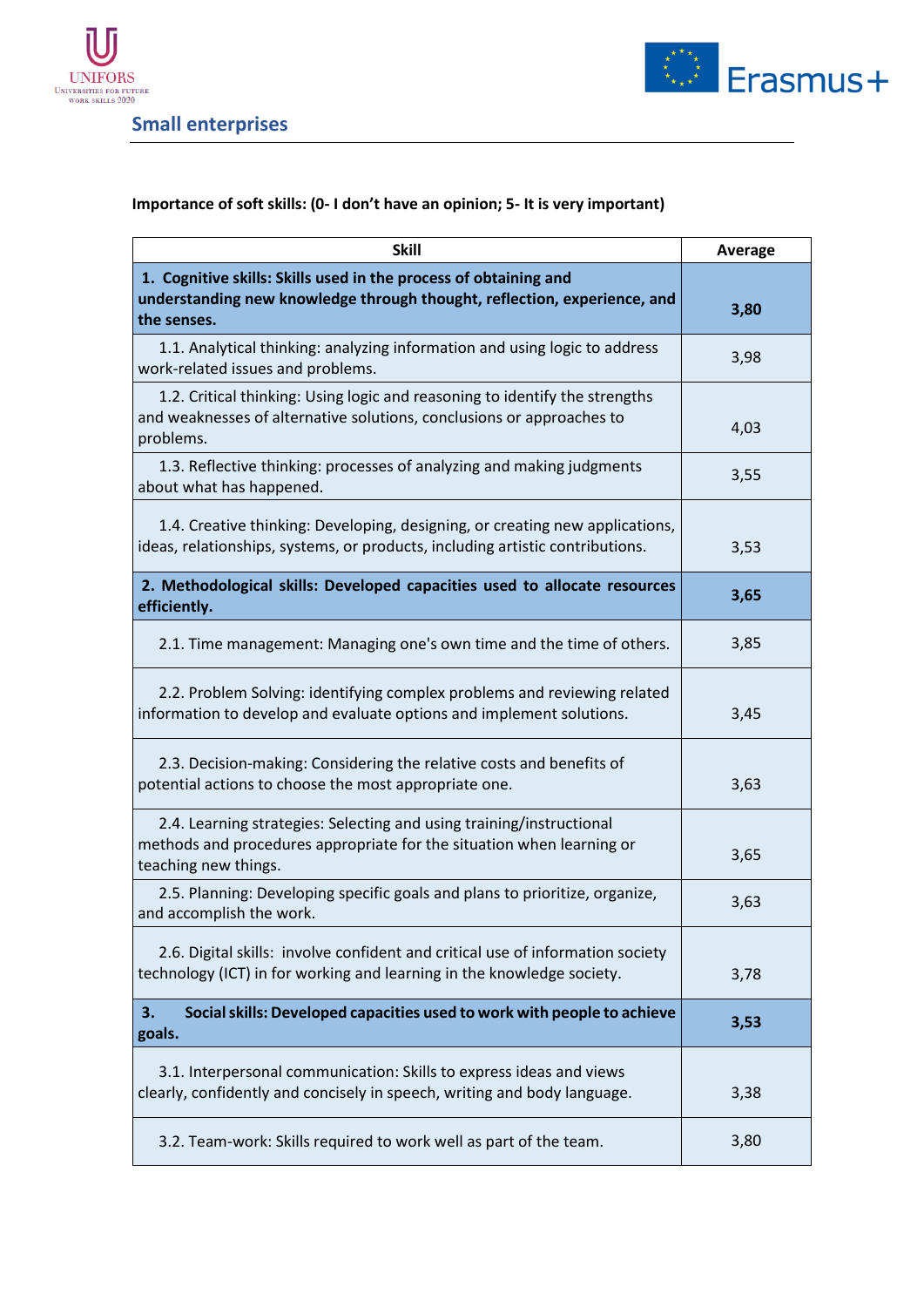



| <b>Skill</b>                                                                                                                                                                                         | Average |
|------------------------------------------------------------------------------------------------------------------------------------------------------------------------------------------------------|---------|
| 3.3. Conflict management and negotiation: Handling complaints, settling<br>disputes, and resolving grievances and conflicts, or otherwise negotiating<br>with others.                                | 3,98    |
| 3.4. Inter-cultural understanding: value and engaging with diverse cultures<br>in ways that recognize commonalities and differences, create connections<br>with others and cultivate mutual respect. | 4.03    |

| Skill                                                                                                                                                                 | <b>Average</b> |
|-----------------------------------------------------------------------------------------------------------------------------------------------------------------------|----------------|
| 1. Cognitive skills: Skills used in the process of obtaining and<br>understanding new knowledge through thought, reflection, experience, and<br>the senses.           | 3,50           |
| 1.1. Analytical thinking: analyzing information and using logic to address<br>work-related issues and problems.                                                       | 3,63           |
| 1.2. Critical thinking: Using logic and reasoning to identify the strengths<br>and weaknesses of alternative solutions, conclusions or approaches to<br>problems.     | 3,30           |
| 1.3. Reflective thinking: processes of analyzing and making judgments<br>about what has happened.                                                                     | 3,88           |
| 1.4. Creative thinking: Developing, designing, or creating new applications,<br>ideas, relationships, systems, or products, including artistic contributions.         | 3,53           |
| 2. Methodological skills: Developed capacities used to allocate resources<br>efficiently.                                                                             | 3,50           |
| 2.1. Time management: Managing one's own time and the time of others.                                                                                                 | 3,45           |
| 2.2. Problem Solving: identifying complex problems and reviewing related<br>information to develop and evaluate options and implement solutions.                      | 3,58           |
| 2.3. Decision-making: Considering the relative costs and benefits of<br>potential actions to choose the most appropriate one.                                         | 3,38           |
| 2.4. Learning strategies: Selecting and using training/instructional<br>methods and procedures appropriate for the situation when learning or<br>teaching new things. | 3,13           |
| 2.5. Planning: Developing specific goals and plans to prioritize, organize,<br>and accomplish the work.                                                               | 3,03           |
| 2.6. Digital skills: involve confident and critical use of information society<br>technology (ICT) in for working and learning in the knowledge society.              | 2,93           |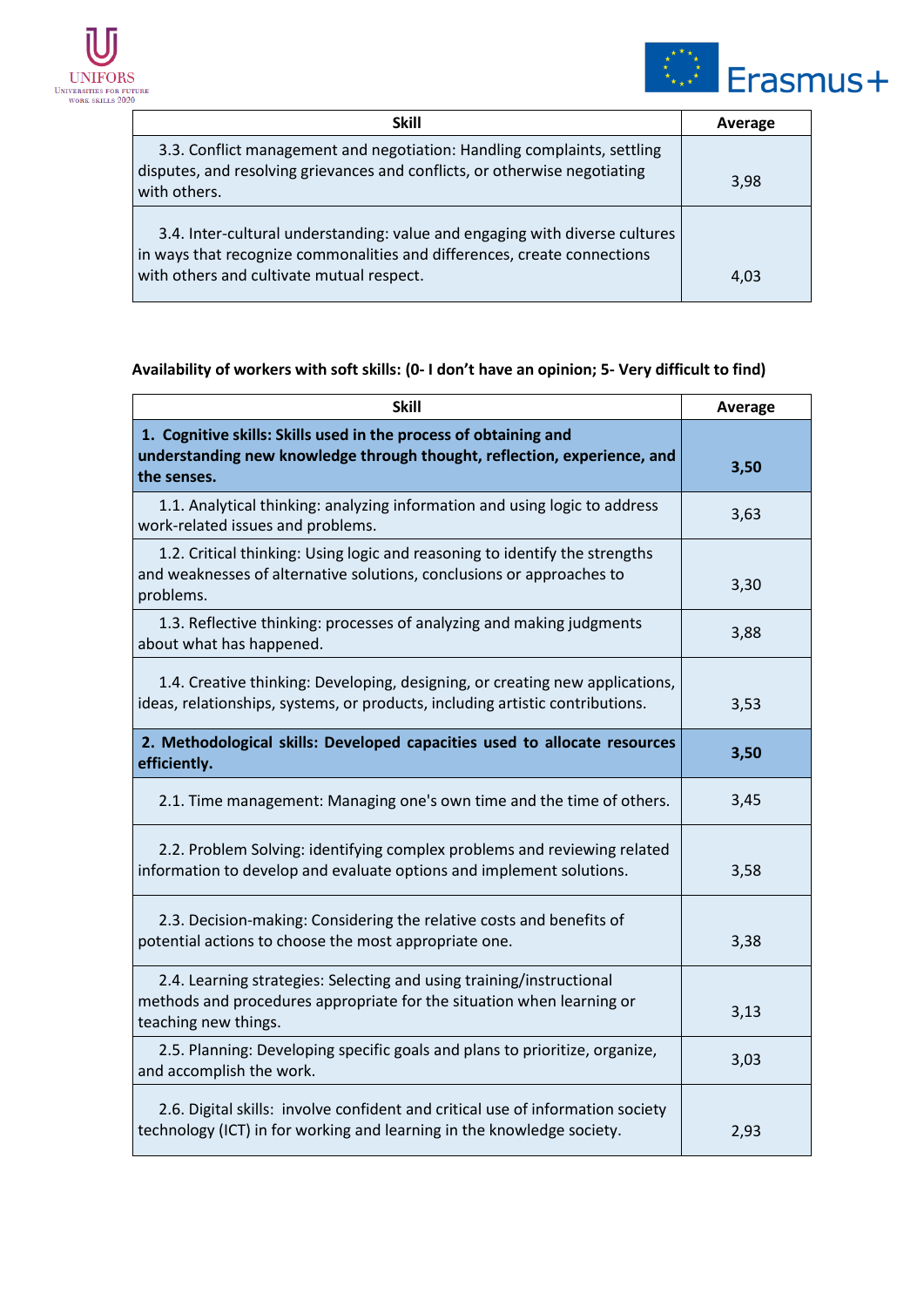



| <b>Skill</b>                                                                                                                                                                                         | Average |
|------------------------------------------------------------------------------------------------------------------------------------------------------------------------------------------------------|---------|
| Social skills: Developed capacities used to work with people to achieve<br>3.<br>goals.                                                                                                              | 3,03    |
| 3.1. Interpersonal communication: Skills to express ideas and views<br>clearly, confidently and concisely in speech, writing and body language.                                                      | 2,98    |
| 3.2. Team-work: Skills required to work well as part of the team.                                                                                                                                    | 3,50    |
| 3.3. Conflict management and negotiation: Handling complaints, settling<br>disputes, and resolving grievances and conflicts, or otherwise negotiating<br>with others.                                | 3,63    |
| 3.4. Inter-cultural understanding: value and engaging with diverse cultures<br>in ways that recognize commonalities and differences, create connections<br>with others and cultivate mutual respect. | 3,30    |

## <span id="page-36-0"></span>**Micro-enterprises**

| <b>Skill</b>                                                                                                                                                      | Average |
|-------------------------------------------------------------------------------------------------------------------------------------------------------------------|---------|
| 1. Cognitive skills: Skills used in the process of obtaining and<br>understanding new knowledge through thought, reflection, experience, and<br>the senses.       | 4,16    |
| 1.1. Analytical thinking: analyzing information and using logic to address<br>work-related issues and problems.                                                   | 4,04    |
| 1.2. Critical thinking: Using logic and reasoning to identify the strengths<br>and weaknesses of alternative solutions, conclusions or approaches to<br>problems. | 3,88    |
| 1.3. Reflective thinking: processes of analyzing and making judgments<br>about what has happened.                                                                 | 3,91    |
| 1.4. Creative thinking: Developing, designing, or creating new applications,<br>ideas, relationships, systems, or products, including artistic contributions.     | 3,95    |
| 2. Methodological skills: Developed capacities used to allocate resources<br>efficiently.                                                                         | 3,95    |
| 2.1. Time management: Managing one's own time and the time of others.                                                                                             | 3,75    |
| 2.2. Problem Solving: identifying complex problems and reviewing related<br>information to develop and evaluate options and implement solutions.                  | 3,77    |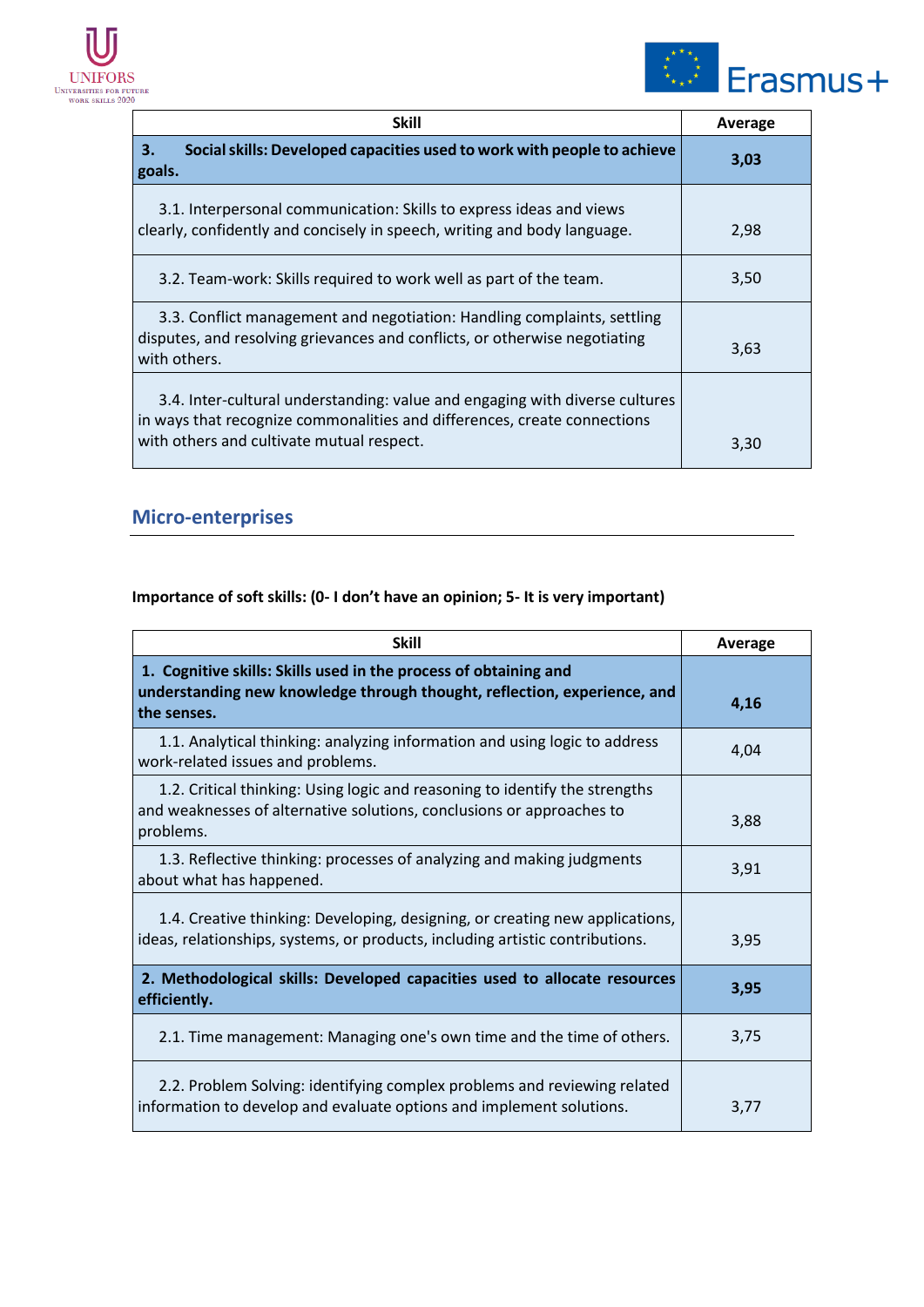



| <b>Skill</b>                                                                                                                                                                                         | Average |
|------------------------------------------------------------------------------------------------------------------------------------------------------------------------------------------------------|---------|
| 2.3. Decision-making: Considering the relative costs and benefits of<br>potential actions to choose the most appropriate one.                                                                        | 3,77    |
| 2.4. Learning strategies: Selecting and using training/instructional<br>methods and procedures appropriate for the situation when learning or<br>teaching new things.                                | 3,79    |
| 2.5. Planning: Developing specific goals and plans to prioritize, organize,<br>and accomplish the work.                                                                                              | 4,02    |
| 2.6. Digital skills: involve confident and critical use of information society<br>technology (ICT) in for working and learning in the knowledge society.                                             | 4,14    |
| 3.<br>Social skills: Developed capacities used to work with people to achieve<br>goals.                                                                                                              | 3,57    |
| 3.1. Interpersonal communication: Skills to express ideas and views<br>clearly, confidently and concisely in speech, writing and body language.                                                      | 3,38    |
| 3.2. Team-work: Skills required to work well as part of the team.                                                                                                                                    | 4,16    |
| 3.3. Conflict management and negotiation: Handling complaints, settling<br>disputes, and resolving grievances and conflicts, or otherwise negotiating<br>with others.                                | 4,04    |
| 3.4. Inter-cultural understanding: value and engaging with diverse cultures<br>in ways that recognize commonalities and differences, create connections<br>with others and cultivate mutual respect. | 3,88    |

| <b>Skill</b>                                                                                                                                                      | Average |
|-------------------------------------------------------------------------------------------------------------------------------------------------------------------|---------|
| 1. Cognitive skills: Skills used in the process of obtaining and<br>understanding new knowledge through thought, reflection, experience, and<br>the senses.       | 3,29    |
| 1.1. Analytical thinking: analyzing information and using logic to address<br>work-related issues and problems.                                                   | 3,39    |
| 1.2. Critical thinking: Using logic and reasoning to identify the strengths<br>and weaknesses of alternative solutions, conclusions or approaches to<br>problems. | 3,39    |
| 1.3. Reflective thinking: processes of analyzing and making judgments<br>about what has happened.                                                                 | 3,50    |
| 1.4. Creative thinking: Developing, designing, or creating new applications,<br>ideas, relationships, systems, or products, including artistic contributions.     | 3,27    |
| 2. Methodological skills: Developed capacities used to allocate resources<br>efficiently.                                                                         | 3,52    |